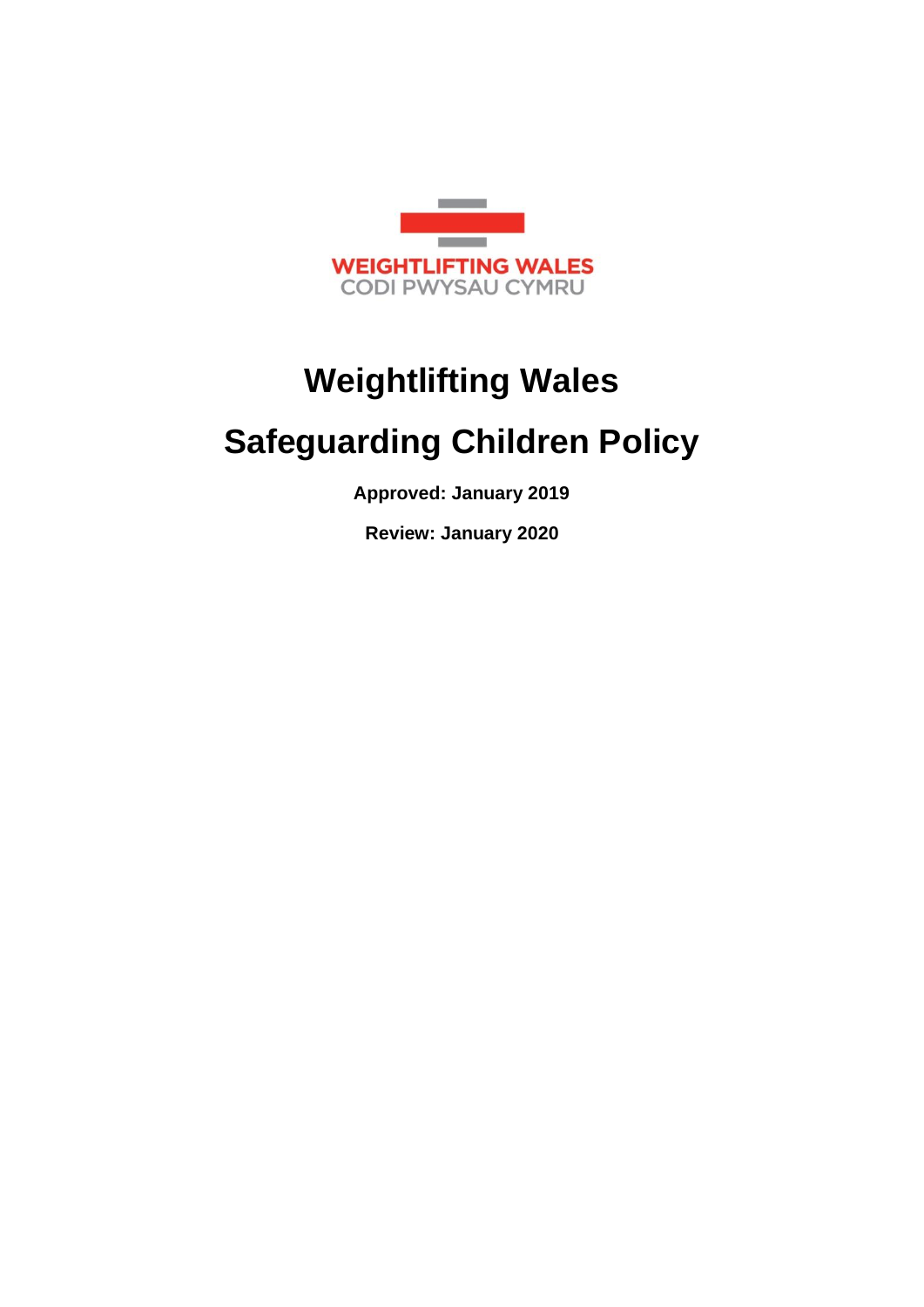

**Contents** 

# **FOREWORD**

Terminology and definitions

# **Section 1: POLICY**

- 1.1 Introduction
- 1.2 Background
- 1.3 Statement of intent
- 1.4 Core Principles
- 1.5 Legislation and government guidance
- 1.6 Objectives
- 1.7 NGB responsibilities
- 1.8 Club responsibilities
- 1.9 Equality
- 1.10 Review and monitoring

# **Section 2: ABUSE & POOR PRACTICE**

- 2.1 Recognising abuse
- 2.2 Abuse of a position of trust
- 2.3 Indicators of abuse
- 2.4 Bullying
- 2.5 Poor practice

## **Section 3: RESPONDING TO CONCERNS**

- 3.1 Introduction
- 3.2 Responding to a disclosure from a child
- 3.3 Reporting concerns
- 3.4 Recording information
- 3.5 Concerns within the sport
- 3.6 Confidentiality and information sharing
- 3.7 Whistle blowing
- 3.8 Media interest
- 3.9 Support services

## **Section 4: SAFE RECRUITMENT AND SELECTION**

- 4.1 Introduction
- 4.2 Planning
- 4.3 Pre interview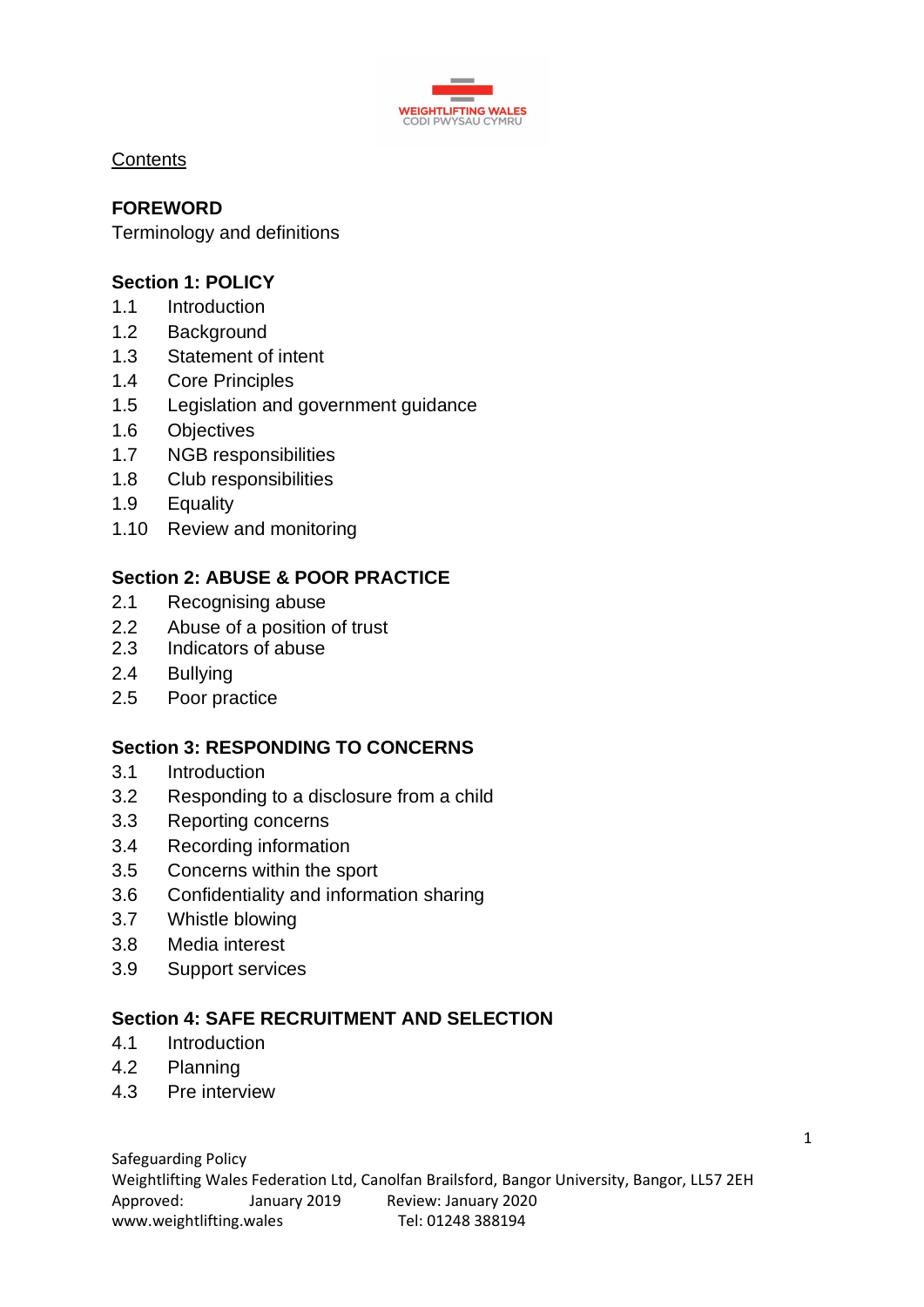

- 4.4 Interview
- 4.5 Pre recruitment checks
- 4.6 Induction
- 4.7 Monitoring and appraisal

# **Section 5: PRACTICAL GUIDANCE**

- 5.1 Supervision
- 5.2 Changing facilities
- 5.3 Codes of conduct
- 5.4 Responding to bullying
- 5.5 Photography and use of imagery
- 5.6 Transport
- 5.7 Physical contact
- 5.8 Late collection
- 5.9 E-Safety

## **Section 6: APPENDICES**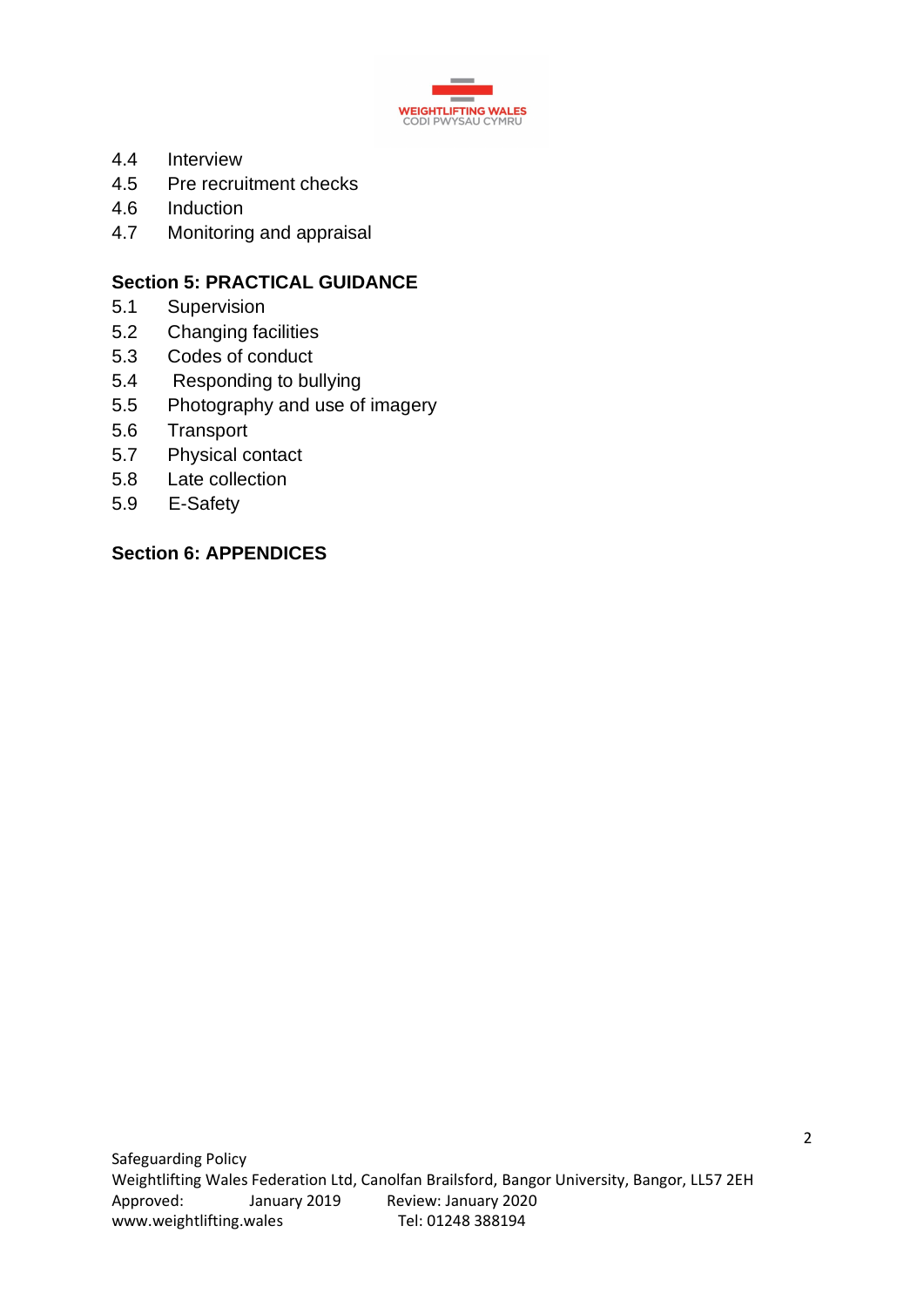

## **FOREWORD**

#### **Terminology and definitions**

**Carer :** A Carer is someone who has the responsibility for providing or arranging care for someone else who, because of long term illness or disability or age, is not able to care for him or herself.

**Children**: A child is anyone who has not yet reached their 18th birthday. The term 'children' therefore means 'children and young people' throughout.

**Child protection**: The particular activity undertaken to protect specific children who are suffering or are at risk of suffering significant harm as a result of abuse or neglect.

**Disabled:** The Disability Discrimination Act (1995) defines a person as having a disability 'if he has a physical or mental impairment which has substantial and longterm adverse effect on his ability to carry out normal day to day activities'.

**Local Safeguarding Children Boards (LSCB):** Local Safeguarding Children Boards (LSCB) are strategic bodies with responsibilities under the Children Act 2004 to help ensure effective safeguarding of children across key agencies involved with children.

**In loco parentis:** In loco parentis (from Latin meaning 'in place of a parent') refers to a person who has been given explicit permission to assume parental responsibility for a child by his or her parents or legal guardian.

**Regulated activity:** For the purposes of identifying roles or individuals qualifying for CRB (or prospectively VBS) checks, regulated activity is defined as: involving contact with children or vulnerable adults and is of a specified nature (e.g. teaching, training, care, supervision, advice, medical treatment or in certain circumstances transport) on a frequent, intensive and/or overnight basis; or involving contact with children or vulnerable adults in a specified place (e.g. schools, care homes etc), frequently or intensively.

**Need to know:** In the context of sharing confidential information, disclosing details only to those people who have to be informed in the interests of a child or children. The factors that need to be considered when determining whether to disclose information include: the reason for sharing the information; the level of detail that needs to be disclosed; with whom the information will be shared; and whether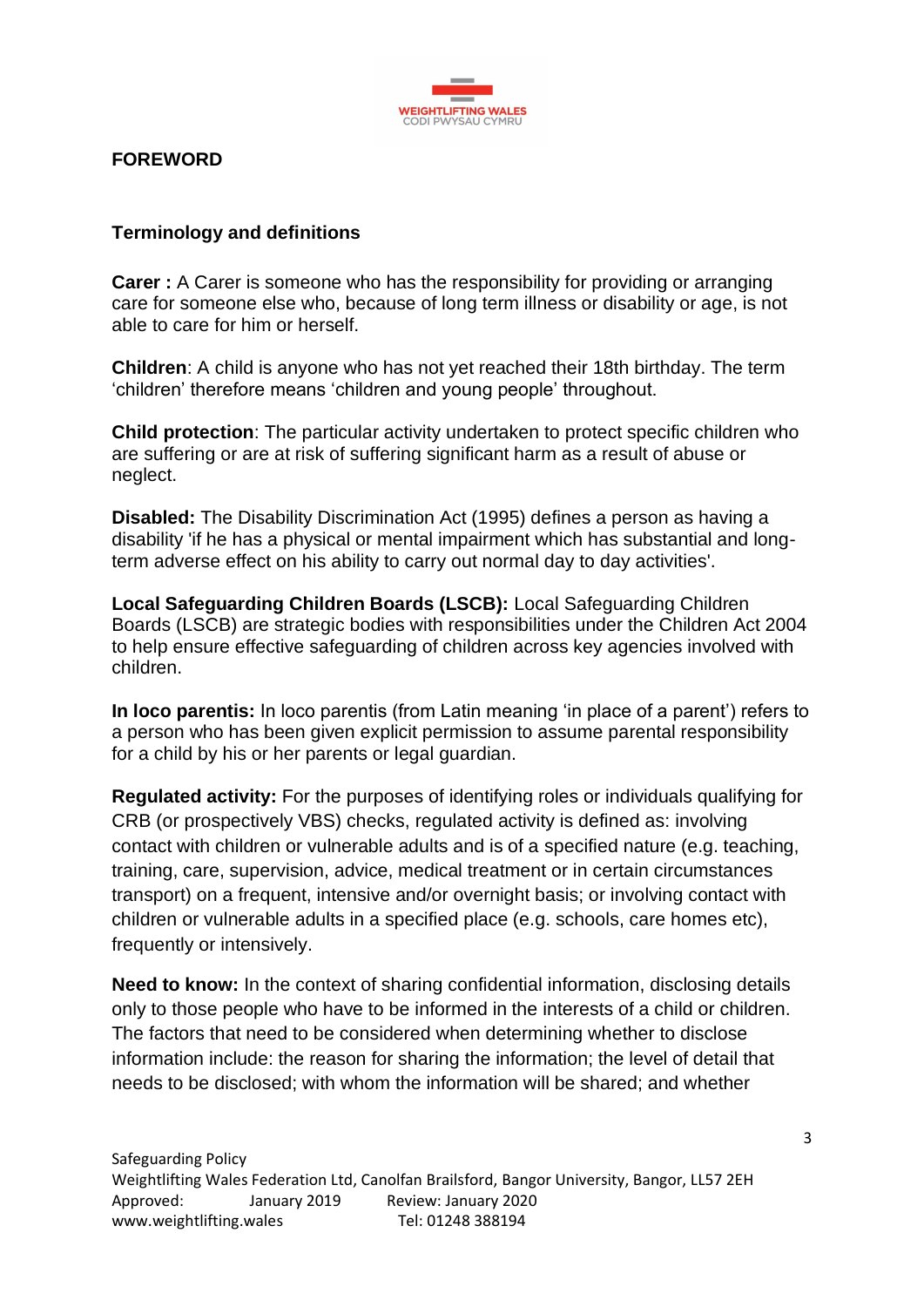

disclosing the information is a proportionate response to the need to protect a child from harm.

**Parent:** The parent refers to the person who holds parental responsibility or the person given the responsibility for the day-to-day care of the child on behalf of the parent or an official body.

**Safeguarding:** Safeguarding refers to a range of proactive measures taken to keep children safe and promote their wellbeing, including child protection.

**Social Services:** Throughout the procedures the generic term 'social services' is used to represent the relevant local authority social services functions with regard to children.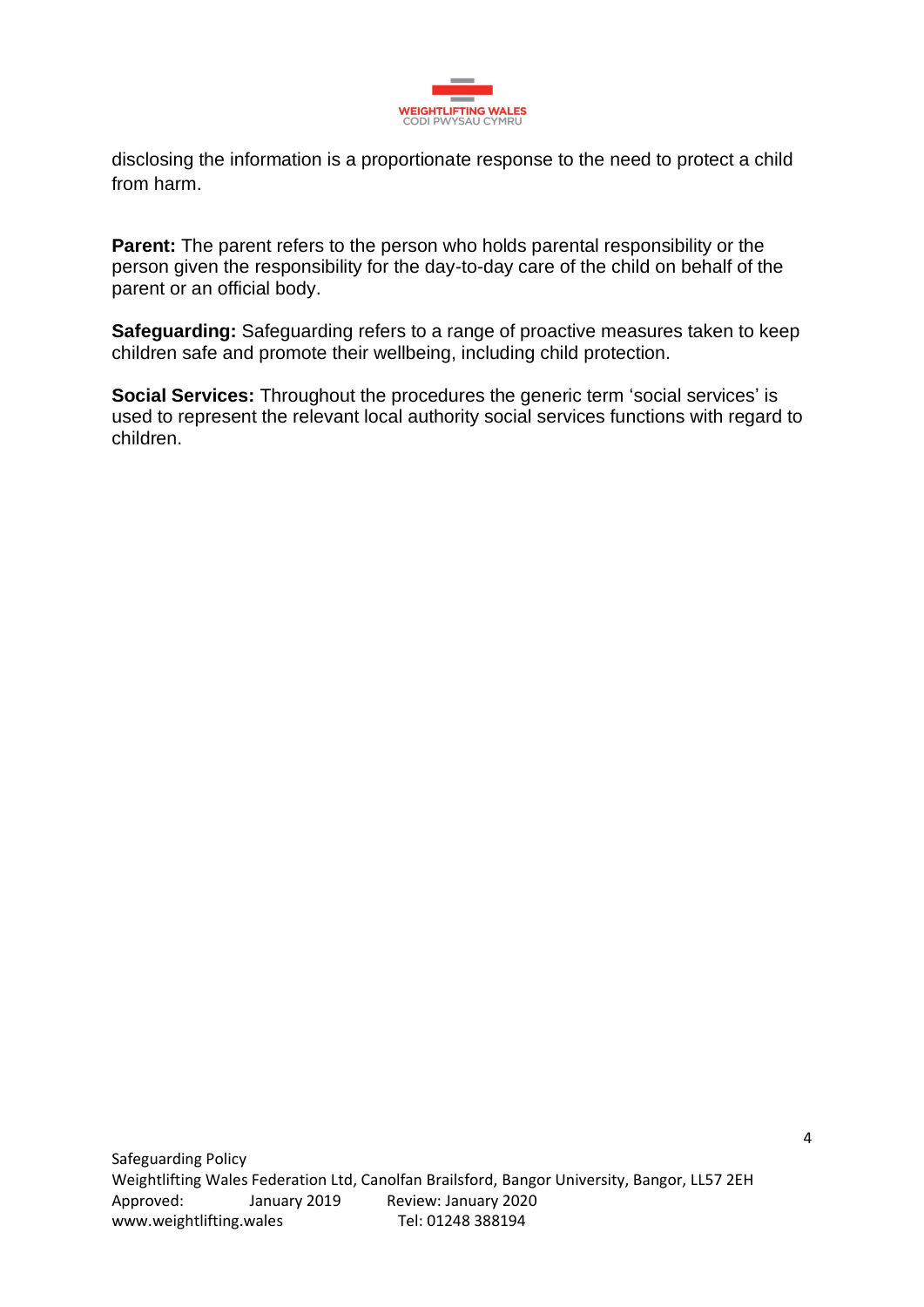

## **SECTION 1: POLICY**

#### **1.1 Introduction**

Participation in Weightlifting can provide valuable life experiences and has the potential to offer significant learning opportunities for children that can help develop valuable life skills as well as enhancing self-esteem and confidence.

Although the majority of children benefit from participation in sport, some young people have experienced abuse and/or poor practice linked to their participation. In addition, some children who are participating in Weightlifting may be experiencing abuse unrelated to the sport, either at home or within the wider community.

Coaches, volunteers and officials are in the privileged position of having an opportunity to build strong relationships with young people in their care and are therefore ideally placed to recognise signs that a child may be being abused. This can be achieved by being alert to and aware of the risks which individual abusers, or potential abusers, may pose to children and being aware of and responding to any indicators that a child may be experiencing abuse.

Weightlifting Wales recognises the importance of ensuring there are procedures in place that outline the appropriate steps to take in the event of a concern. In addition, it is essential to ensure there are comprehensive policies and practical guidance that promote the welfare of children and minimise any identifiable risks within the sports environment.

Weightlifting Wales aspires for the sport to be provided in an environment where individuals feel able to raise concerns and where poor practice and inappropriate behaviour can be openly challenged. This can be facilitated by championing the promotion of children's welfare and providing access to advice and training to help support staff, members and volunteers to understand their safeguarding responsibilities.

The development of the Weightlifting Wales policy and procedures is important to support both Weightlifting Wales and Weightlifting clubs to fulfil their duty to safeguard and promote the welfare of children in their care and ensure a consistent and best practice approach across the sport.

## **1.2 Background**

The Welsh Assembly Government has adopted the UN Convention on the Rights of the Child as the basis of all work for children and young people in Wales. Seven core aims have been identified, which should inform all activities for children and young people: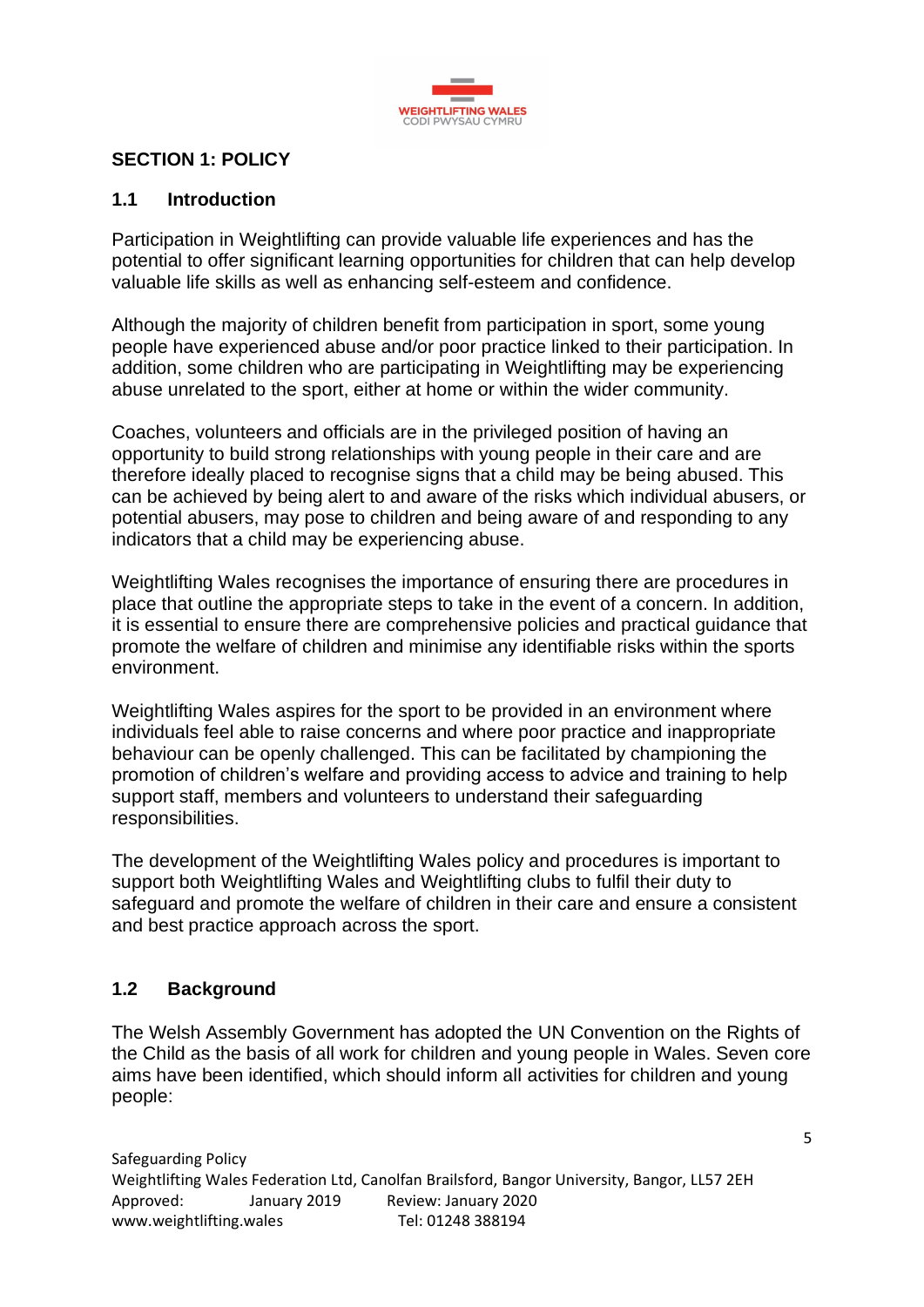

- have a flying start in life;
- have a comprehensive range of education and learning opportunities;
- enjoy the best possible health and are free from abuse, victimisation and exploitation;
- have access to play, leisure, sporting and cultural activities;
- are listened to, treated with respect, and have their race and cultural identity recognised;
- have a safe home and a community which supports physical and emotional wellbeing;
- are not disadvantaged by poverty.

Weightlifting Wales can make a significant contribution to the achievement of these outcomes for children involved in the sport. Organisations that provide services for children (defined in the Children Act 1989 as anyone under the age of 18 years) have a duty to safeguard and promote their welfare. The concept of safeguarding and promoting the welfare of children is defined within Safeguarding Children: Working Together under the Children Act 2004, (Welsh Assembly Government, 2006) as:

- Protecting children from abuse and neglect;
- Preventing impairment of their health or development; and
- Ensuring that they receive safe and effective care
	- …so as to enable them to have optimum life.

[Working Together under the Children Act 2004](http://wales.gov.uk/topics/childrenyoungpeople/publications/safeguardingunder2004act/?lang=en) sets out how all agencies and professionals should work in partnership to safeguard and promote children's welfare and protect them from harm. The guidance acknowledges that although providers of leisure services designed for children have varying degrees of contact with children, they should all have in place procedures which are linked with Local Safeguarding Children Board procedures.

The procedures should detail referral and other responses to information that may arise concerning child protection concerns, and the requirements for staff training for those working with children. Working practices and procedures should be adopted that minimise situations where abuse of children may occur, such as unobserved contact. It is also good practice to draw up codes of conduct for coaches, parents and children's participation in activities, and disseminate these codes of conduct as widely as possible.

Working Together under the Children Act 2004 provides the working basis for the [All](http://www.childreninwales.org.uk/policy-document/wales-child-protection-procedures-2008/)  [Wales Child Protection Procedure 2008](http://www.childreninwales.org.uk/policy-document/wales-child-protection-procedures-2008/) The procedures provide common standards to guide child protection practice in Wales.

The procedures identify that anyone working or volunteering with children should: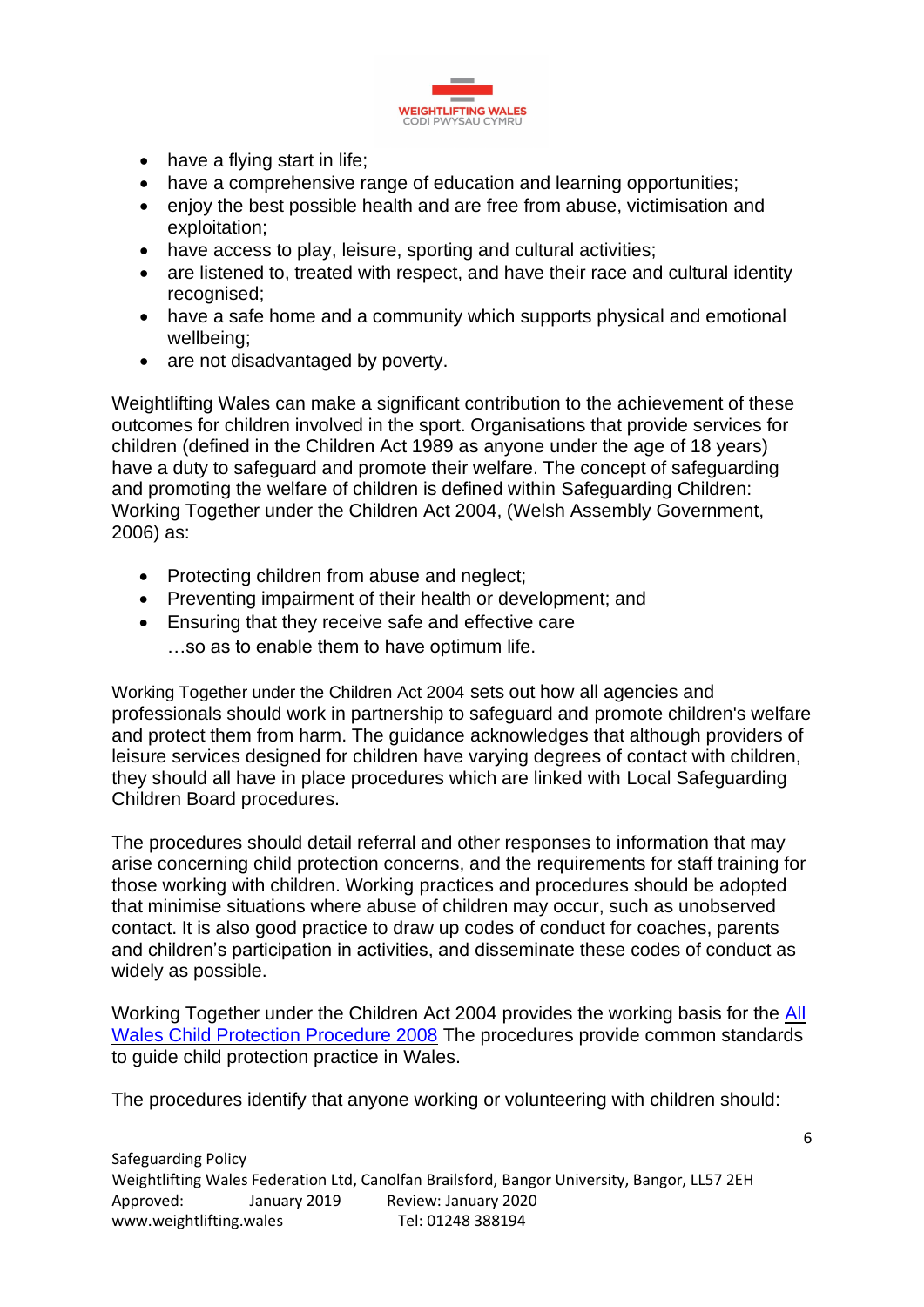

- Understand their role and responsibilities to safeguard and promote the welfare of children;
- Be familiar with and follow their organisation's procedures and protocols for safeguarding and promoting the welfare of children and know who to contact in their organisation to express concerns about a child's welfare;
- Be alert to indicators of abuse and neglect;
- Have access to and comply with the All Wales Child Protection Procedures 2008;
- Understand the principles and practice contained in Safeguarding Children: Working Together under the Children Act 2004;
- Have received child protection training to a level commensurate with their role and responsibilities;
- Know when and how to refer any concerns about child abuse and neglect to social services or the police.

It is essential that safeguarding and promoting the welfare of children is deeply embedded in the provision of service for children and reflects the principles and practices outlined in Safeguarding Children: Working Together under the Children Act 2004. Weightlifting Wales has developed comprehensive policies and procedures that comply with the All Wales Child Protection Procedures 2008.

The implementation of this safeguarding policy, associated procedures and practice guidelines will help to minimise the risk of abuse, foster an environment where concerns can be shared and inappropriate behaviour challenged and provide parents and carers with reassurance that they are leaving their children in a safe setting.

## **1.3 Statement of intent**

Weightlifting Wales acknowledges the duty of care to safeguard and promote the welfare of children and is fully committed to developing robust policy and procedures that minimise the risk of children experiencing abuse within the sport setting.

Weightlifting Wales aims to ensure all children have a positive, enjoyable and beneficial experience in weightlifting in a safe and child centred environment.

Weightlifting Wales recognises that safeguarding is everyone's responsibility and expects all staff, members and volunteers to be fully committed to promoting and implementing the policy throughout the sport.

The Safeguarding Children Policy and Procedures are mandatory for anyone within the sport who is involved either directly or indirectly with children as part of their role in the sport. Anyone who supplies a service for children on behalf of the NGB or an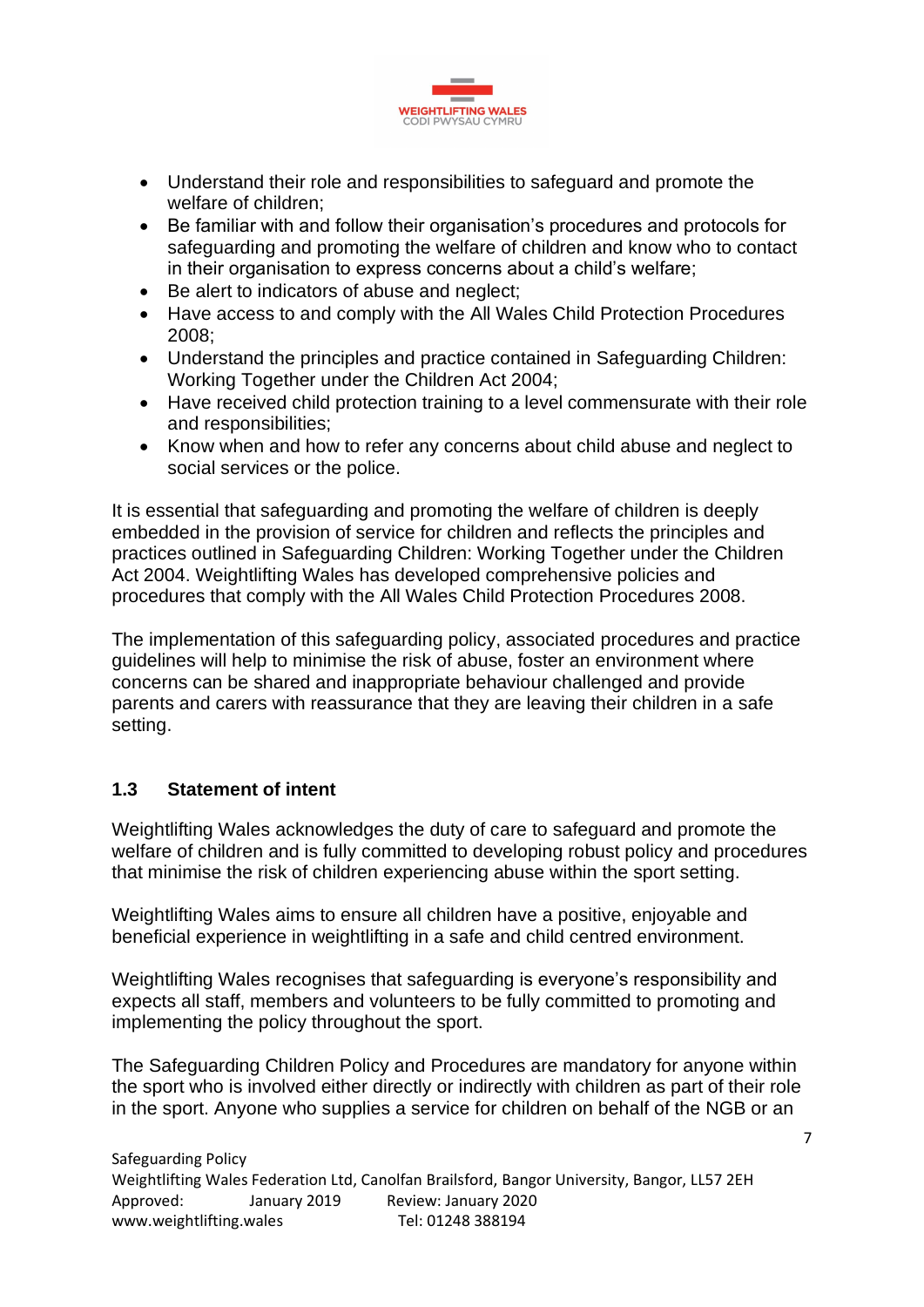

NGB registered club must demonstrate that they have met equivalent standards as those set out in the policy and will be required to comply with Weightlifting Wales safeguarding procedures and guidance for the duration of their involvement with the sport.

# **1.4 Core Principles**

The Policy is based upon the following fundamental principles:

- The welfare of children is paramount;
- Children's needs are the central consideration in all decision making;
- All young people, regardless of gender, sexual orientation, age, parental status, disability, religion or belief, colour, race, ethnic or national origins, or socio/economic background have a right to be protected from abuse;
- There is a duty of care to safeguard children and work in partnership with relevant stakeholders (police, social services, NSPCC, children, parents/carers, other organisations) is key to meeting this responsibility;
- Safeguarding is everybody's responsibility.

## **1.5 Legislation and government guidance**

The following are the key pieces of legislation and government guidance that are most relevant to the policy and procedures:

Children Act 1989 Human Rights Act 1998 Data Protection Act 1998 Sexual Offences Act 2003 Children Act 2004 Safeguarding Vulnerable Groups Act 2006 Safeguarding Vulnerable Groups Act 2006 Safeguarding Children: Working Together under the Children Act 2004 All Wales Child Protection Procedures 2008 Protection of Freedoms Act 2012

#### **1.6 Objectives**

Weightlifting Wales is highly committed to fulfilling its safeguarding responsibilities. The key objectives include:

• To ensure everyone understands their roles and responsibilities in respect of safeguarding and is able to contribute effectively to the safeguarding process;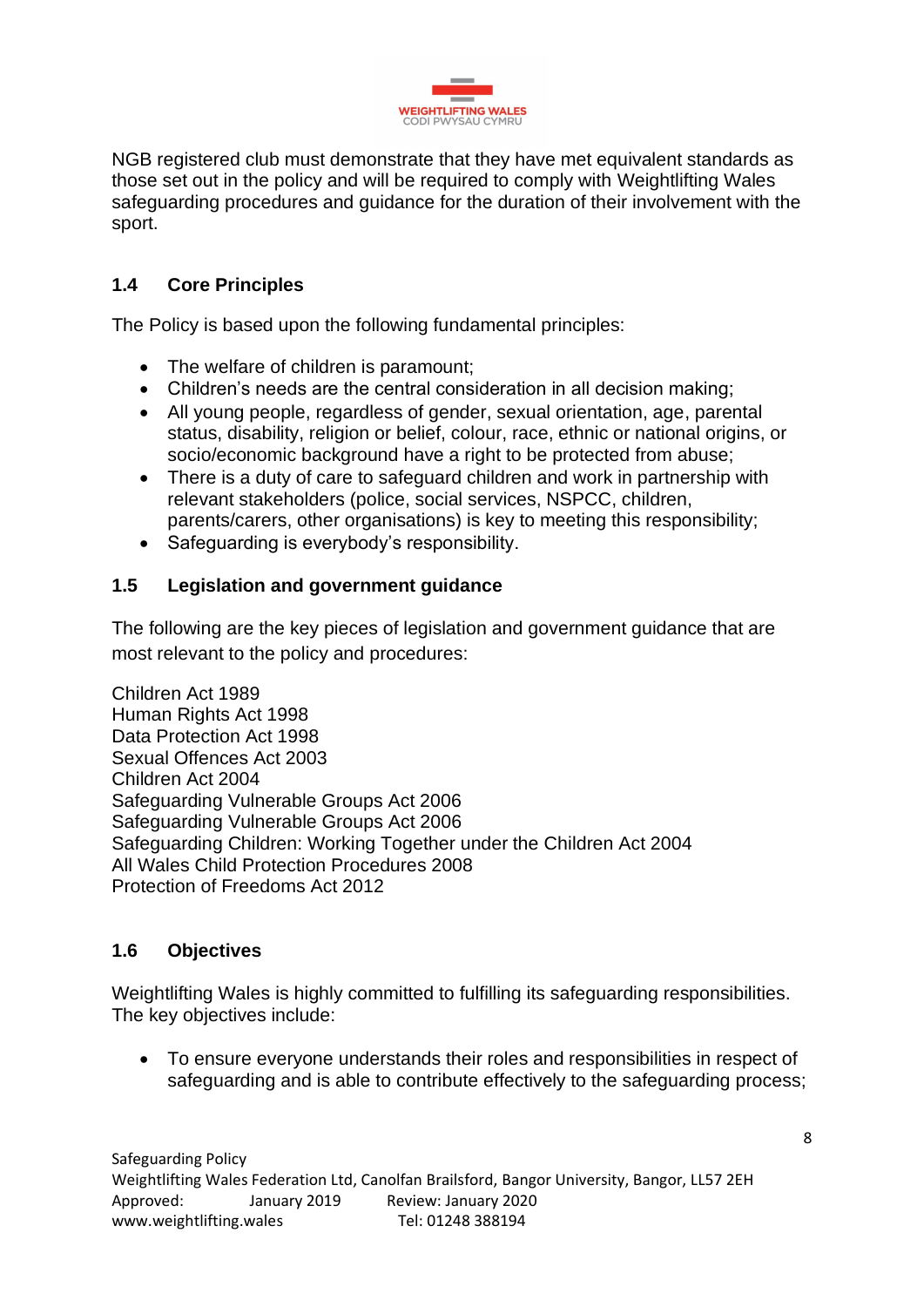

- To ensure that all those working or volunteering with children within the sport are able to recognise, identify and respond to signs of abuse, neglect and other safeguarding concerns relating to children and young people and able to contribute effectively to safeguarding;
- To ensure everyone has access to opportunities to learn about safeguarding at a level commensurate with their role and responsibilities;
- To promote safe practice and ensure appropriate and timely action is taken to address poor practice;
- To ensure that all allegations or suspicions of abuse are reported to the police and/or social services and contribute as required to the child protection process;
- To foster effective partnerships with British Weightlifting and clubs to promote safeguarding and effectively manage the sport's response to concerns arising;
- To manage effectively information sharing with other relevant agencies in the interests of safeguarding children;
- To operate robust recruitment and selection process to help deter and prevent unsuitable people from becoming involved in the sport and ensure anyone who is subsequently considered unsuitable is removed.

## **1.7 NGB responsibilities**

The overall responsibility for safeguarding rests with the Board who will ensure Weightlifting Wales procedures for safeguarding and promoting the welfare of children comply with the All Wales Child Protection Procedures 2008. Weightlifting Wales has appointed a Lead Officer for Safeguarding who will be responsible for managing the response to safeguarding concerns and implementing the NGB policy. Weightlifting Wales will also ensure there is a nominated NGB welfare officer for each club, activity or event that involves children.

Weightlifting Wales will develop and monitor an implementation plan that sets out how Weightlifting Wales will work towards meeting the requirements of the [Framework for Safeguarding and Protecting Children in and through Sport \(NSPCC](https://thecpsu.org.uk/resource-library/2013/a-framework-for-safeguarding-and-protecting-children-in-and-through-sport-in-wales/)  [CPSU 2009\).](https://thecpsu.org.uk/resource-library/2013/a-framework-for-safeguarding-and-protecting-children-in-and-through-sport-in-wales/)

Weightlifting Wales is responsible for regulating the conduct of individuals within the sport of Weightlifting in Wales and will work in partnership with British Weightlifting to ensure that all concerns, allegations or suspicions of abuse in relation to any child are swiftly reported to the Police and/or Social Services and all relevant information is shared to support these organisations to fulfil their safeguarding roles.

Weightlifting Wales works in partnership with British Weightlifting in the management of safeguarding concerns and will share any safeguarding concerns and will jointly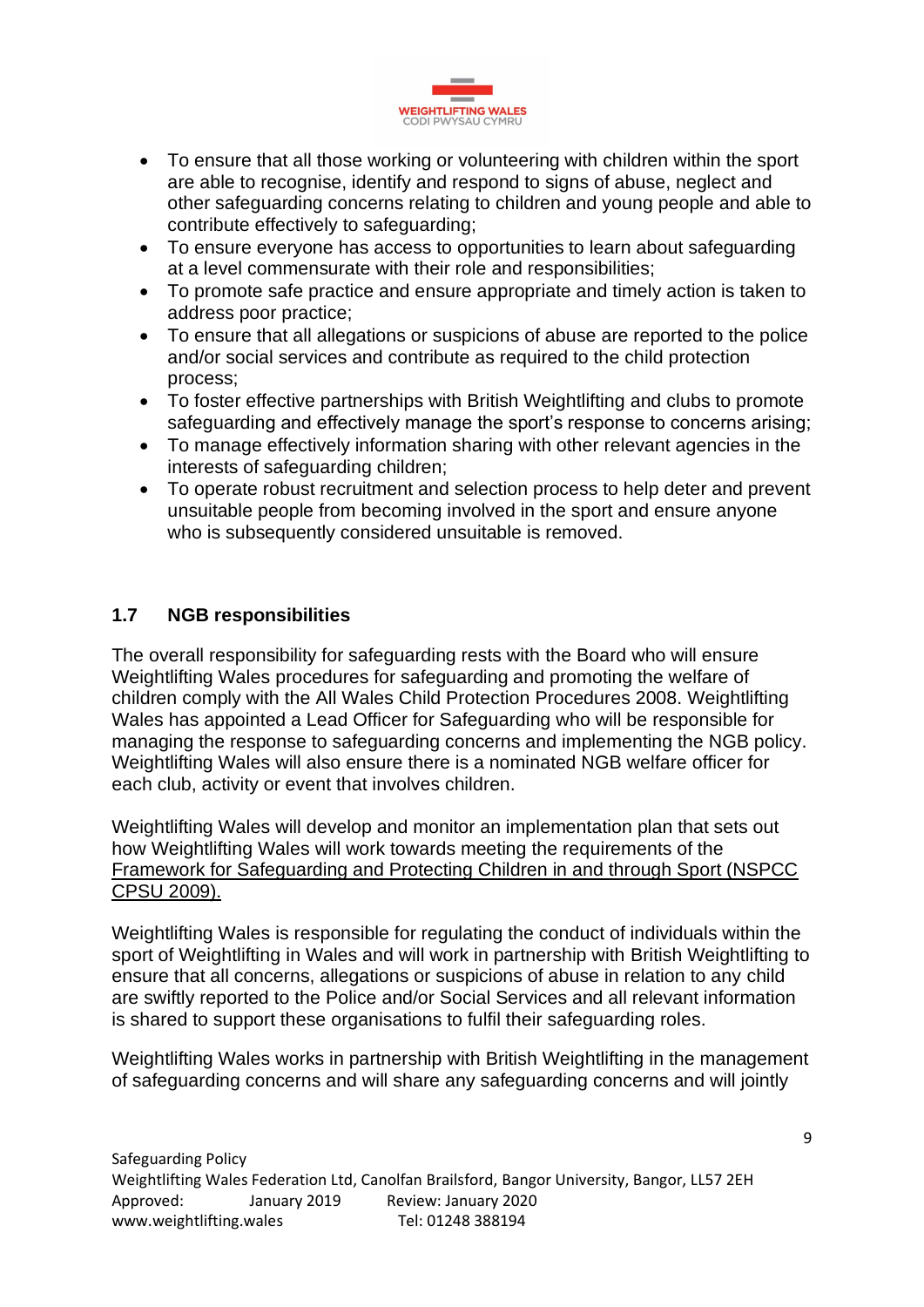

manage cases that relate to individuals who are also members of British Weightlifting.

Weightlifting Wales will establish a Case Management Group, which is made up of individuals with the appropriate safeguarding knowledge, skills and experience. The Group will be responsible for determining the appropriate course of action in the event of a safeguarding concern. This will include:

- Reporting of abuse cases to external authorities, if this has not already taken place;
- Agreeing any necessary interim protection measures pending the outcome of the case e.g. suspension of membership;
- Agreeing appropriate remedial action.

In the event of an allegation against a Weightlifting Wales member, employee or other person with an involvement in the sport, Weightlifting Wales will take action to ensure young people are protected and, where appropriate will support the prosecution of individuals accused of abuse of a child/children.

Weightlifting Wales will work in partnership with clubs and other relevant organisations to ensure all other safeguarding related misconduct or poor practice issues/non-compliance with policy are appropriately addressed.

Weightlifting Wales will require clubs, as a condition of registration to appoint a Welfare Officer who will have the key responsibility for safeguarding within their club.

Weightlifting Wales will require all adults who work or volunteer with children within the sport to attend a basic safeguarding awareness course.

Weightlifting Wales will operate robust safe recruitment and selection processes and will include a requirement for all existing and new staff and members who are working with children (paid or unpaid) and who are eligible to undertake a DBS check.

Weightlifting Wales recognises the importance of providing support to members to comply with the requirements of the policy and procedures and will seek to facilitate the provision of accessible safeguarding training and other learning opportunities.

#### **1.8 Club Responsibilities**

All Weightlifting Wales registered clubs that provide activities and opportunities for children have a duty of care to take reasonable steps to ensure their safety and wellbeing.

Weightlifting Wales requires all registered clubs to: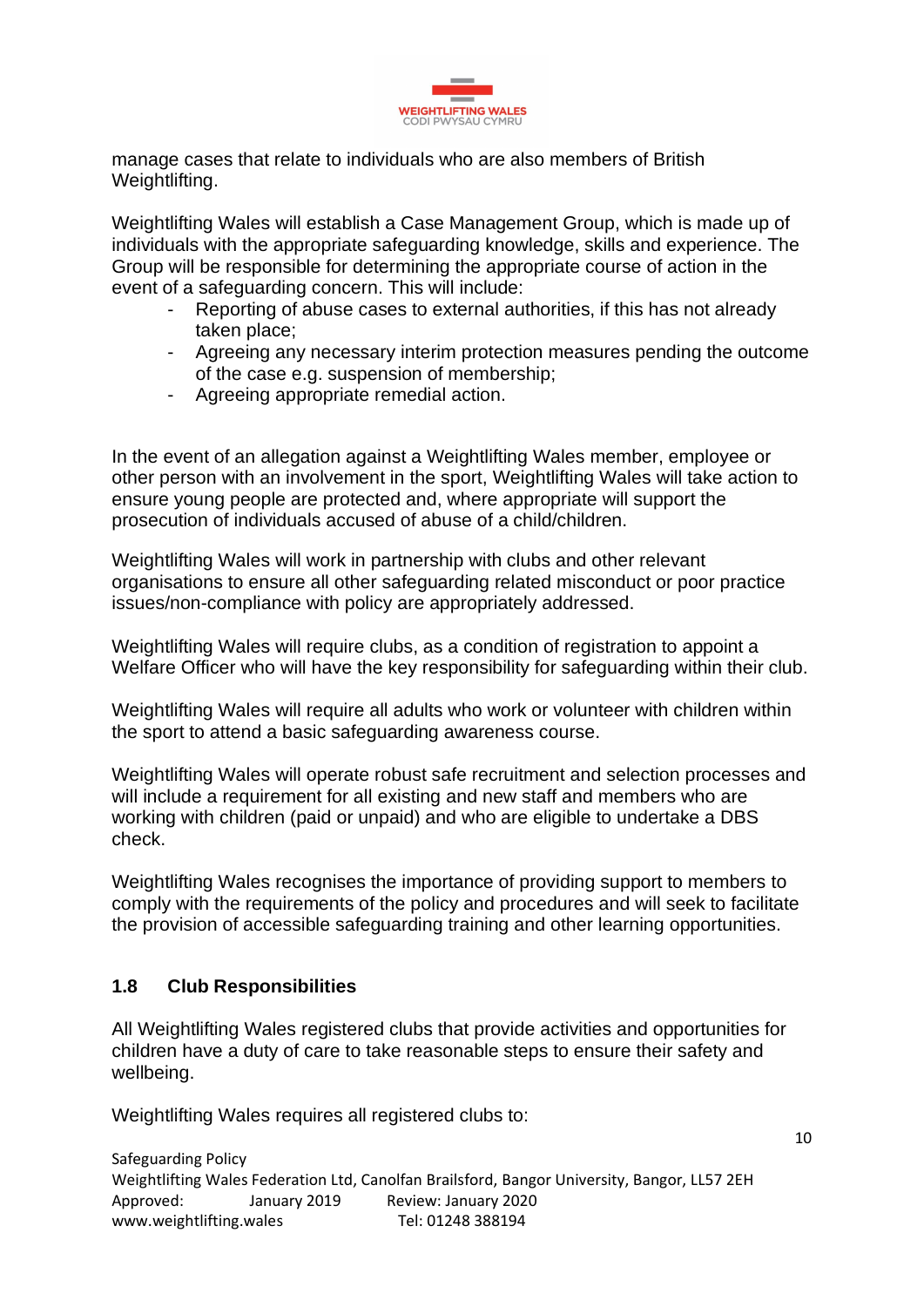

- Formally sign up to the NGB policy and procedures
- Ensure a senior official within the club has the overall responsibility for safeguarding.
- Identify at least one individual designated person (Welfare Officer) within the club to take the lead responsibility for safeguarding. This role should include:
	- Responding to child protection and poor practice concerns in partnership with the NGB Lead Officer and local statutory agencies if required;
	- Promoting the welfare of children and importance of safeguarding:
	- Involving young people in the safeguarding process;
	- Supporting club staff and volunteers to understand their safeguarding role and responsibilities;
	- Carrying out regular reviews of safeguarding within the club and ensuring any identified risks are appropriately managed; Promoting safe recruitment and selection practices.
- Ensure all staff and volunteers who are working directly or indirectly with children receive appropriate training and have access to advice on child protection and safeguarding and promoting the welfare of children through the club welfare officer.
- Ensure safe recruitment and selection practices are in operation for all new staff and volunteers working with children
- Ensure that any concerns about poor practice by existing staff and volunteers are addressed
- Engage with young people and their parents/carers to encourage them to feel able to raise concerns and support them to understand how they can contribute to safeguarding.

**It is not the role of anyone within the sport to investigate suspected or alleged abuse. It is everyone's responsibility to ensure that all concerns are reported without delay, in line with Weightlifting Wales' procedures, to Social Services and/or the Police.**

# **1.9 Equality**

Weightlifting Wales recognises the importance of ensuring that there are procedures in place that ensure *all* children are protected from abuse and poor practice. Weightlifting Wales acknowledges that some children, including young people with disabilities or children from an ethnic minority community can be more vulnerable to abuse. Care will be taken to ensure additional safeguards are in place to take account of individual needs and recognise that there may be additional challenges that need to be addressed to help all young people raise concerns.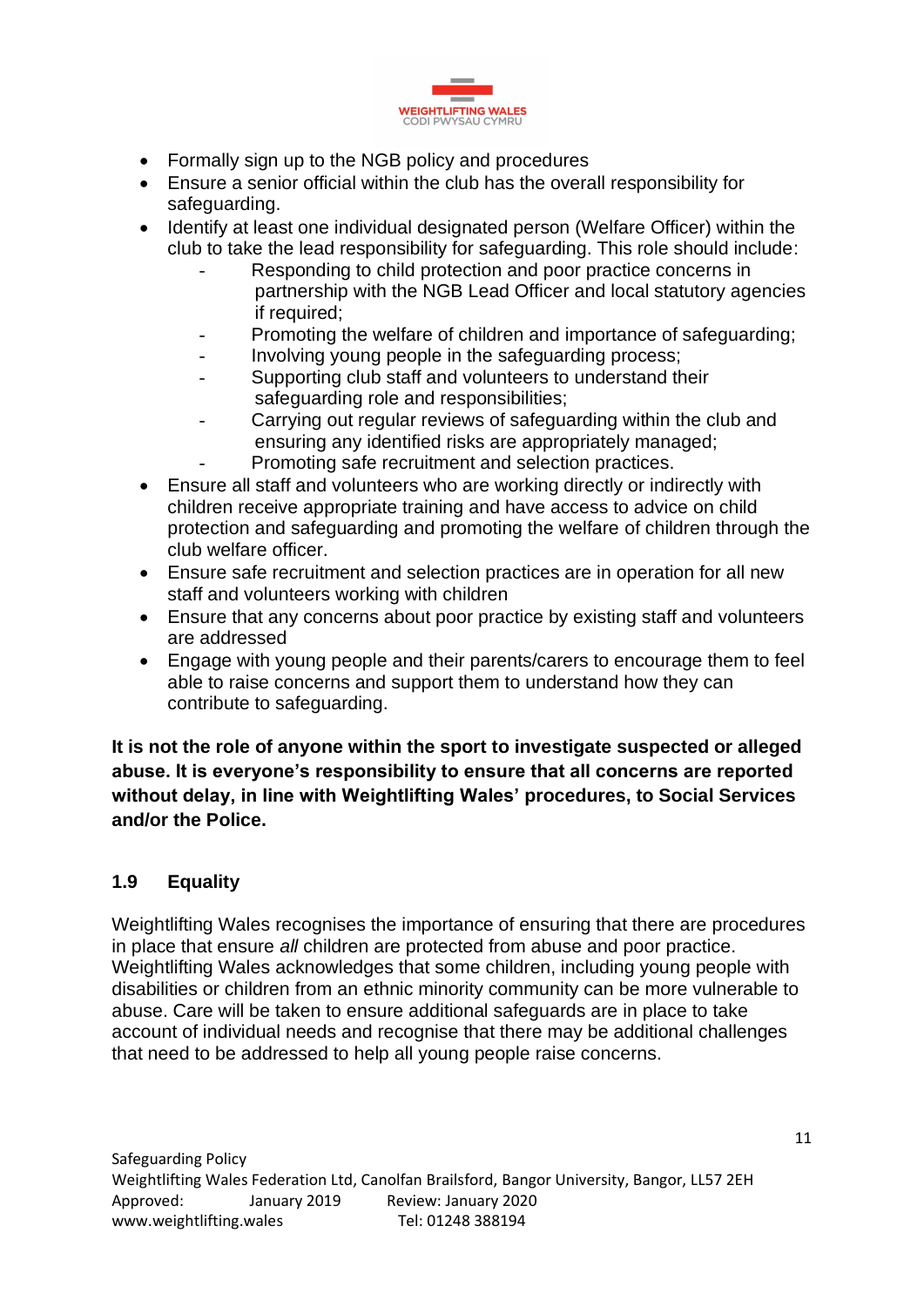

## **1.10 Review and monitoring**

The policy will be reviewed on an annual basis, and in light of:

- changes in relevant legislation and/or government guidance;
- requirements of the Local Safeguarding Children Boards, NSPCC Child Protection in Sport Unit, Sport Wales (and the UK NGB if appropriate);
- learning from serious cases.

In addition, Weightlifting Wales will review the effectiveness and implementation of the policy and procedures by:

- Monitoring compliance with the policy and procedures;
- Providing an annual report to the Board on all matters relating to safeguarding;
- Carrying out case reviews following the conclusion of any major child protection case within the sport;
- Reviewing the outcomes for the child in cases where the NGB has taken action;
- Seeking the views of key stakeholders in the sport, including young people.

# **SECTION 2: ABUSE AND POOR PRACTICE**

#### **2.1 Recognising Abuse**

Children and young people can be abused either through someone inflicting harm, or failing to act to prevent harm. Abuse can be carried out by someone known to the child or (more rarely) by a complete stranger, and by men, women or other young people. It is not always easy to recognise abuse, especially as many of the indicators can have other reasonable explanations.

Abuse in all of its forms can affect a child at any age and its impact can be so damaging that, if not treated, it may follow the individual into adulthood. It is important that everyone understands what constitutes abuse, indicators of abuse, what to do, and where to seek advice if abuse is suspected or alleged.

Working Together to Safeguard Children under the Children Act 2004 provides the following definitions of abuse:

#### **Abuse: emotional**

The persistent emotional ill-treatment of a child such as to cause severe and persistent adverse effects on the child's emotional and behavioural development.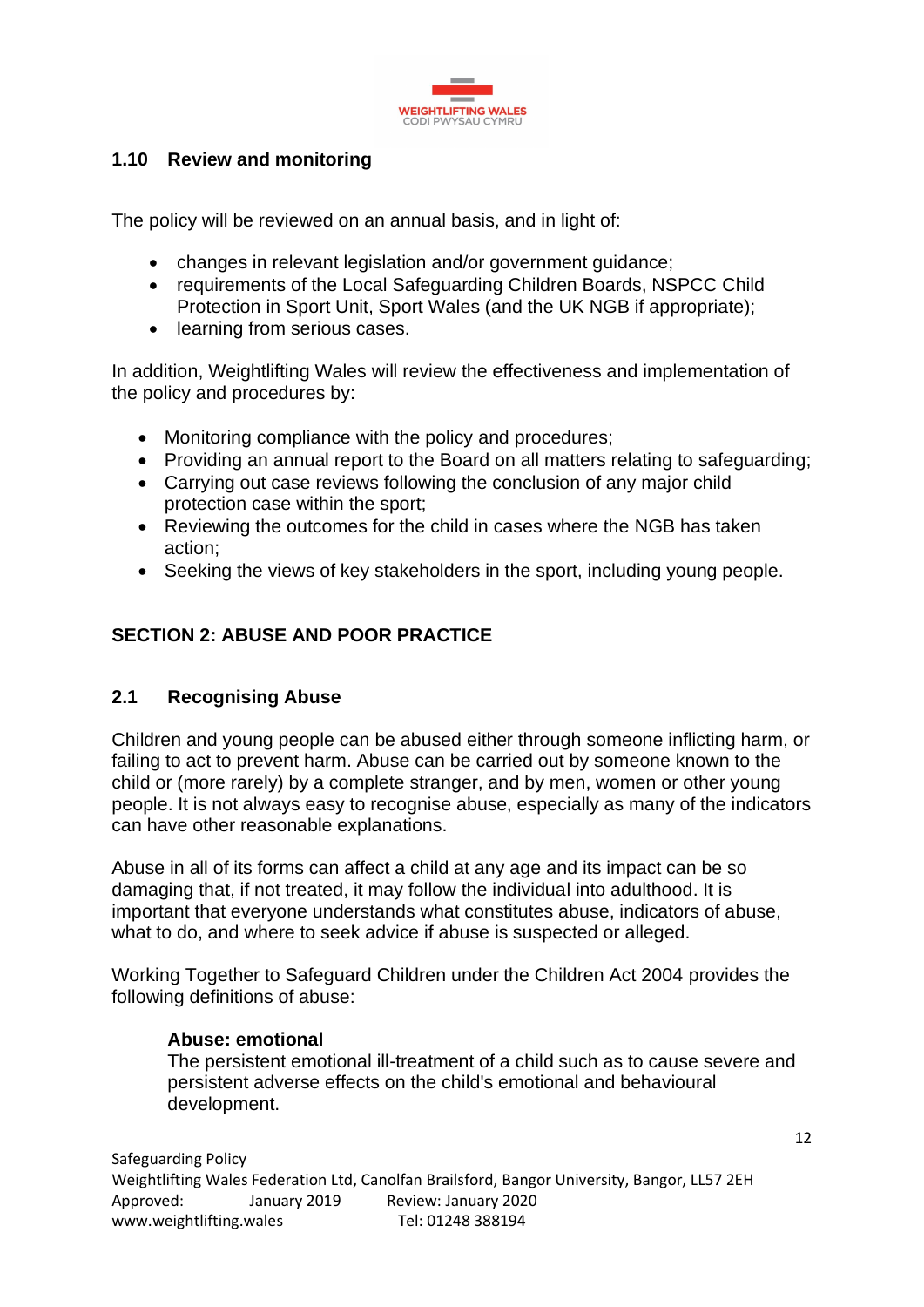

Within sport examples of emotional abuse may include:

- continually diminishing a child's efforts;
- placing intolerable pressure on a child to train and/or win;
- imposing developmentally inappropriate expectations on a child.

#### **Abuse: neglect**

The persistent or severe neglect of a child, or the failure to protect a child from exposure to any kind of danger, including cold, starvation or extreme failure to carry out important aspects of care, resulting in the significant impairment of the child's health or development, including non-organic failure to thrive.

Neglect in a sport may occur if the responsible adult failed to adequately look after children in their care, leading them to be placed at risk of harm for example by consistently failing to ensure the use of appropriate protective equipment or clothing suitable to adverse weather conditions.

### **Abuse: physical**

This includes hitting, shaking, throwing, poisoning, burning or scalding, drowning, suffocating, or otherwise causing physical harm to a child. Physical harm may also be caused when a parent or carer fabricates or induces illness in a child whom they are looking after.

In sport an example of physical abuse could include:

- provision of performance enhancing drugs;
- forcing a child into a physically exhausting and painful training regime;
- designing an intensity of training that fails to consider the capacity of the child's immature and growing body;
- hitting or slapping a child as a form of punishment.

## **Abuse: sexual**

Forcing or enticing a child or young person to take part in sexual activities, whether or not the child is aware of what is happening, including:

- physical contact, including penetrative or non penetrative acts;
- non-contact activities, such as involving children in looking at, or in the production of, pornographic material or watching sexual activities; or
- encouraging children to behave in sexually inappropriate ways.

In sport, activities which might involve physical contact with children could potentially create situations where sexual abuse may go unnoticed. Also the power of the coach over young athletes, if misused, may lead to sexually abusive situations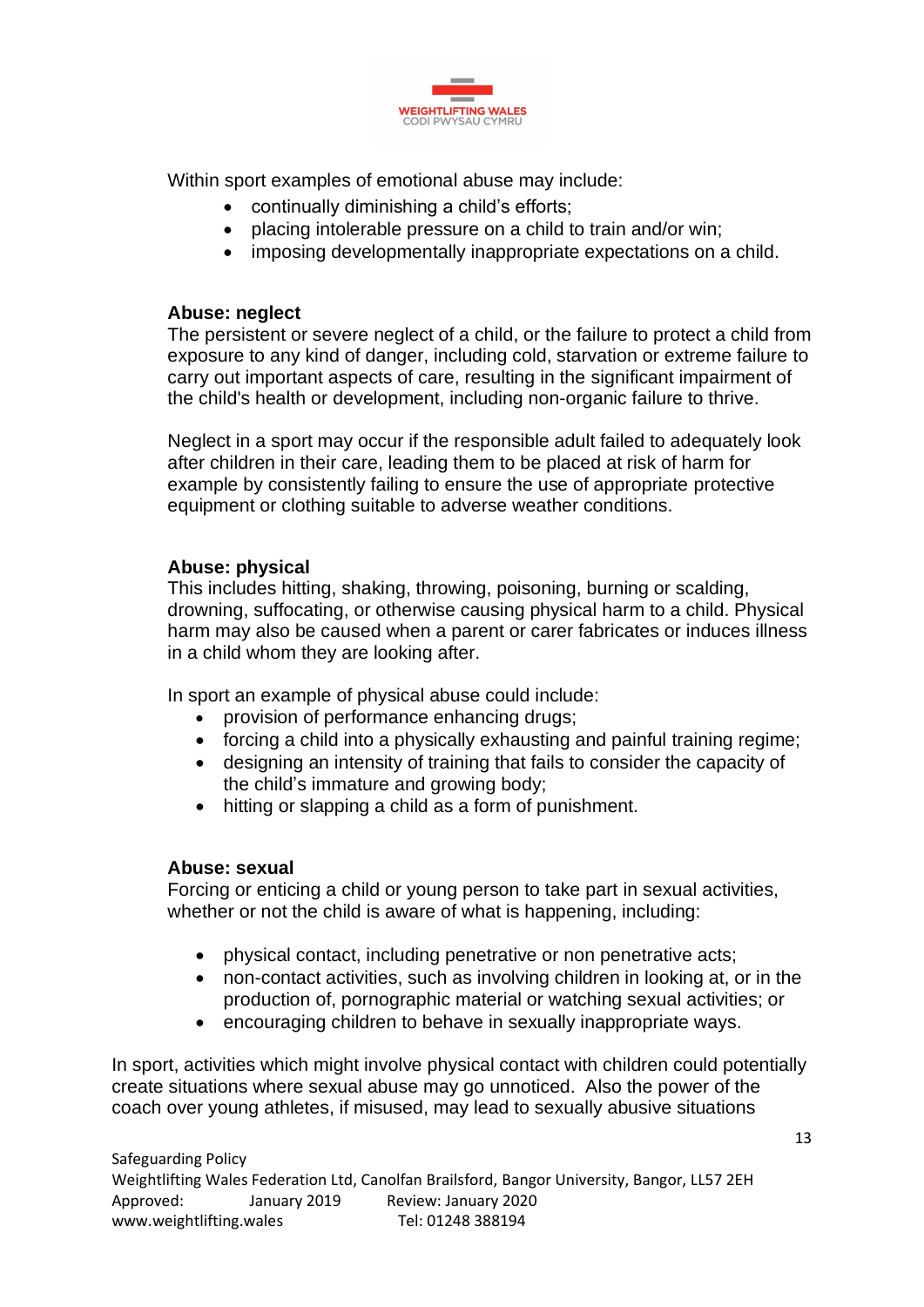

developing. There have been a significant number of sexual abuse cases in sport, many of which have involved coaches, both male and female, who have manipulated the child and abused their position of trust.

# **2.2 Abuse of a Position of Trust**

A relationship of trust exists where an adult, by virtue of their role, is in a position of power or influence over a young person. The Sexual Offences Act (2003) states that it is a criminal offence for a person in a position of trust defined within the scope of the Act, to engage in any sexual activity with a person over sixteen but under the age of 18 with whom they have a relationship of trust, irrespective of whether the young person has ostensibly consented to the relationship. Although the law does not currently apply to coaches and others involved in sports clubs, Weightlifting Wales considers that it is completely unacceptable for anyone to engage in sexual activity within a relationship of trust.

It must be stressed that it is always the responsibility of the adult to ensure that his or her conduct is acceptable. Appropriate boundaries in all relationships of trust must be maintained and adults must not behave in a manner that would encourage any attraction to develop. However, in the event that a young person displays signs of attraction to the adult within the relationship of trust, this must be reported to the club Welfare Officer. If appropriate, the adult may need to remove themselves from the relationship of trust.

## **2.3 Indicators of Abuse**

Even for those experienced in working with child abuse, it is not always easy to recognise a situation where abuse may occur or has already taken place. Most people are not experts in such recognition, but indications that a child is being abused may include one or more of the following:

- unexplained or suspicious injuries such as bruising, cuts or burns, particularly if situated on a part of the body not normally prone to such injuries;
- \* an injury for which an explanation seems inconsistent;<br>\* the child describes what annears to be an abusive act
- the child describes what appears to be an abusive act involving them;
- \* another child or adult expresses concern about the welfare of a child;<br>\* unexplained changes in a child's behaviour, e.g. becoming very unset
- unexplained changes in a child's behaviour, e.g. becoming very upset, quiet, withdrawn or displaying sudden outbursts of temper;
- \* inappropriate sexual awareness;
- engaging in sexually explicit behaviour;
- \* distrust of adults, particularly those whom a close relationship would normally be expected;
- \* difficulty in making friends;
- being prevented from socialising with others;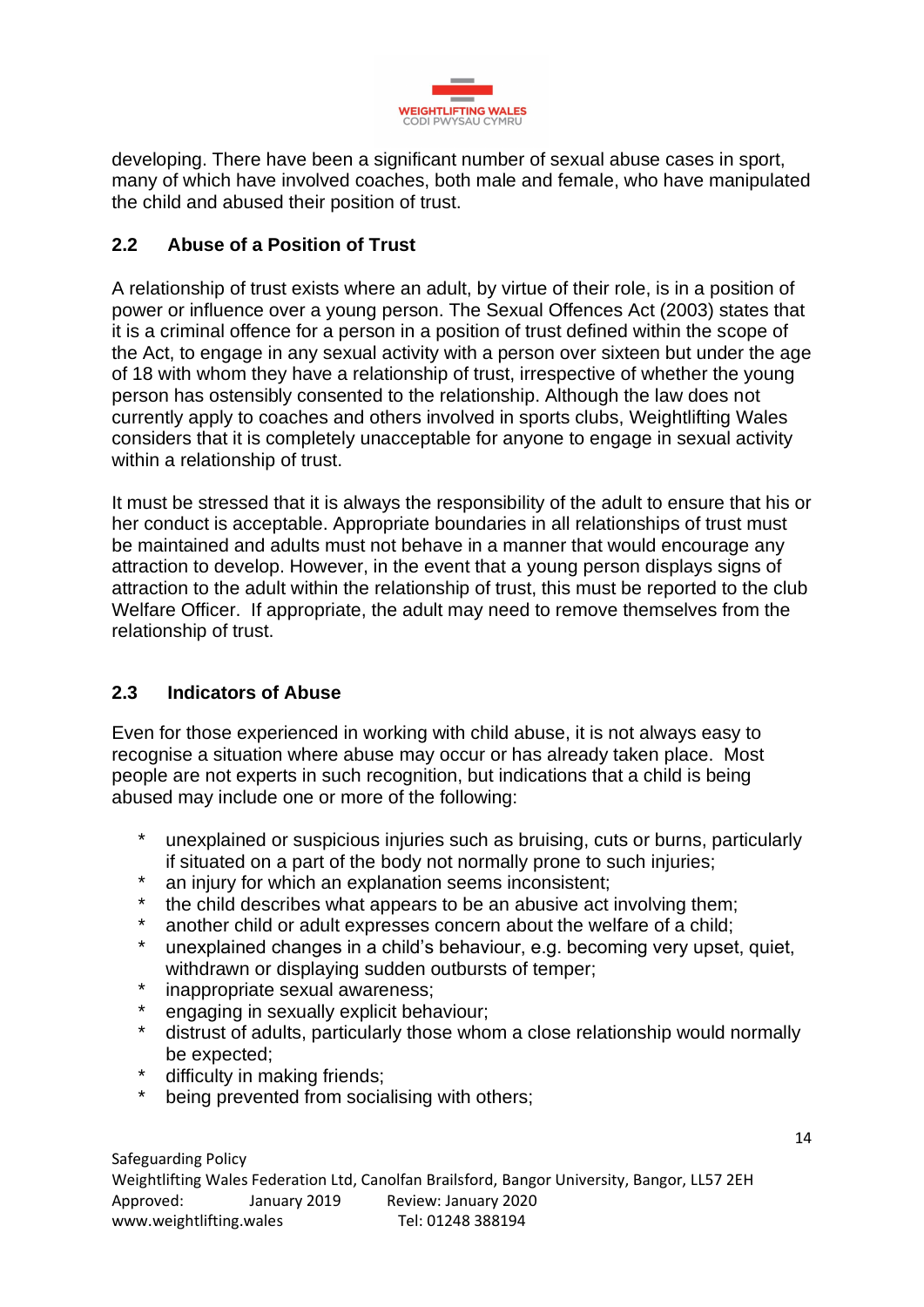

- \* displaying variations in eating patterns including over eating or loss of appetite;
- \* losing weight for no apparent reason;<br>\* becoming increasingly dirty or unkemi
- becoming increasingly dirty or unkempt.

The above list is not exhaustive and the presence of one or more of the indicators should not be accepted as proof that abuse is taking place. It is **NOT** the responsibility of those involved in Weightlifting Wales to decide that child abuse is occurring. However it is **everyone's** responsibility to be vigilant and act on any concerns.

## **2.4 Bullying**

Bullying may be perpetrated by another young person or group of people, or by an adult. Bullying is defined as deliberate hurtful behaviour, usually repeated over a period of time, where it is difficult for those bullied to defend themselves. Bullying can be split into the following categories:

- Emotional being unfriendly, excluding, tormenting (e.g. hiding belongings, threatening gestures)
- Physical pushing, kicking, hitting, punching or any use of violence
- Racist racial taunts, graffiti, gestures
- Sexual unwanted physical contact or sexually abusive comments
- Homophobic because of, or focusing on the issue of sexuality
- Verbal name-calling, sarcasm, spreading rumours, teasing
- Cyber all areas of internet, such as email & internet chat room misuse, mobile threats by text messaging & calls. Misuse of associated technology, e.g. camera & video facilities

In sport bullying may arise when a parent or coach pushes the child too hard to succeed, or a rival athlete or official uses bullying behaviour.

Signs of bullying include:

- behavioural changes such as reduced concentration and/or becoming withdrawn, clingy, depressed, tearful, emotionally up and down, reluctance to go to training or competitions
- \* an unexplained drop off in performance
- \* physical signs such as stomach aches, headaches, difficulty in sleeping, bed wetting, scratching and bruising, damaged clothes, bingeing e.g. on food, alcohol or cigarettes
- \* a shortage of money or frequent loss of possessions.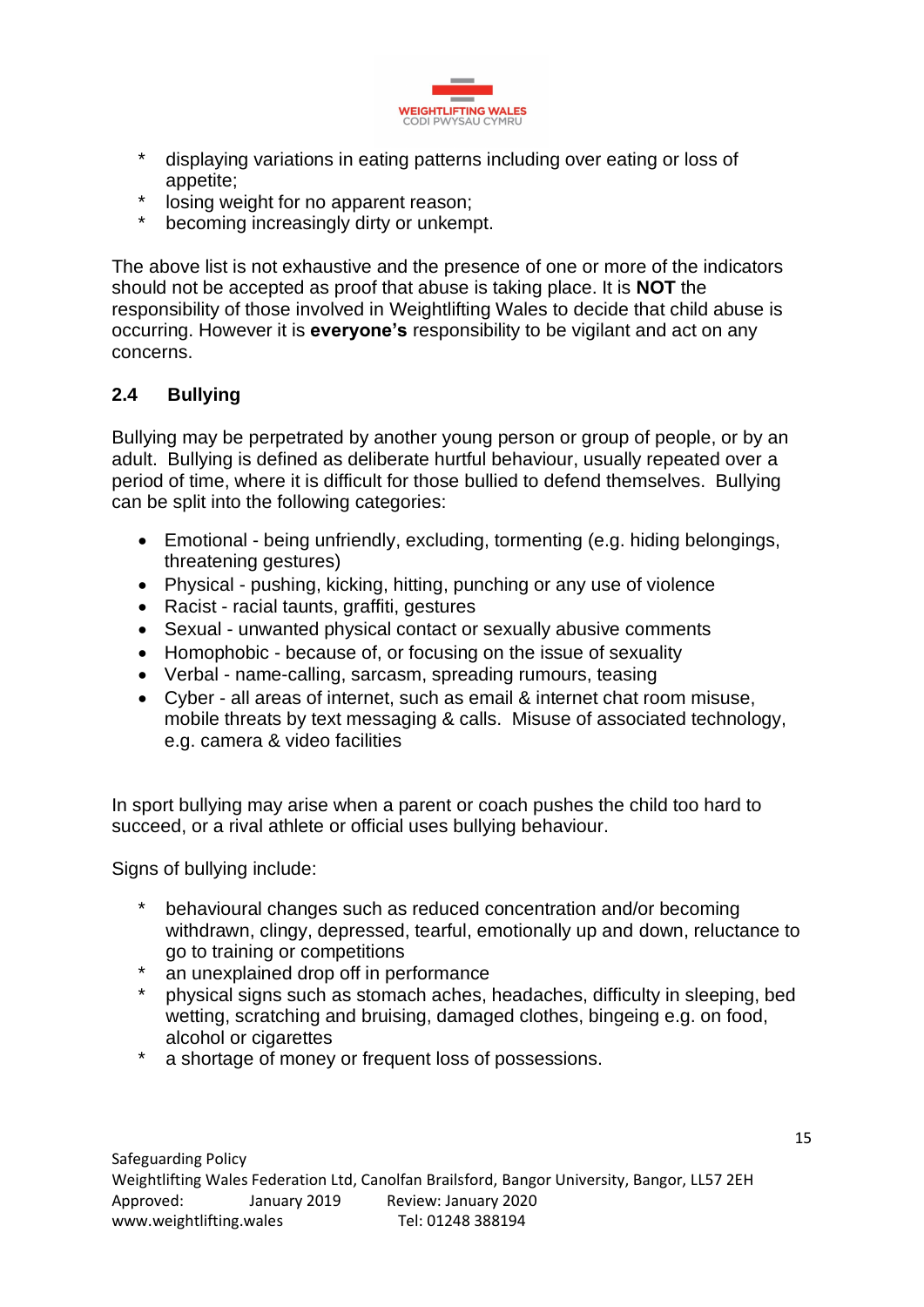

### **2.5 Poor practice**

There are some behaviours or practices that would be considered poor practice and although highly unacceptable within the sport, would not be fully encapsulated by the definitions of abuse. Nevertheless, they must always be reported, addressed and action taken to prevent reoccurrence.

In some cases, there is a fine line between poor practice and abuse and it may be important to seek guidance from Social Services and/or the Police before a concern is treated as poor practice. If, following consideration by the Welfare Officer, senior officials and, if appropriate, following consultation with statutory authorities and Weightlifting Wales, a concern is deemed to be a matter of poor practice rather than abuse, a suitable course of remedial action should be agreed. Although it is often possible to resolve poor practice thorough guidance, mentoring and additional training, particularly where the individual is willing to accept their conduct was inappropriate, in some instances, poor practice concerns need to be managed as a disciplinary matter by invoking the appropriate policy and procedures.

#### **Practices never to be sanctioned**

The following practices are known to be significant risk factors in cases of abuse and can never to be condoned:

- Taking children to your home or other secluded place unaccompanied by others.
- Engaging in rough, physical or sexually provocative games.
- Sharing a room with a child.
- Allowing or engaging in any form of inappropriate touching.
- Making sexually suggestive remarks.
- Reducing a child to tears as a form of control.
- Allowing children to use inappropriate language unchallenged.
- Allowing allegations made by a child to go unchallenged, unrecorded or not acted upon.
- Carrying out personal care for a child that the child can do unaided
- Departing from the premises without first supervising the safe dispersal of the children.
- Abusing a privileged position of power or trust.
- Resorting to bullying tactics, or verbal abuse.
- Causing a participant to lose self-esteem by embarrassing, humiliating or undermining the individual.
- Spending excessive amounts of time alone with children away from other adults.

It may sometimes be necessary for adults to do things of a personal nature for children, particularly if they are young or are disabled. This would include tasks such as removing outer layers of clothing, tying up hair etc. These tasks should only be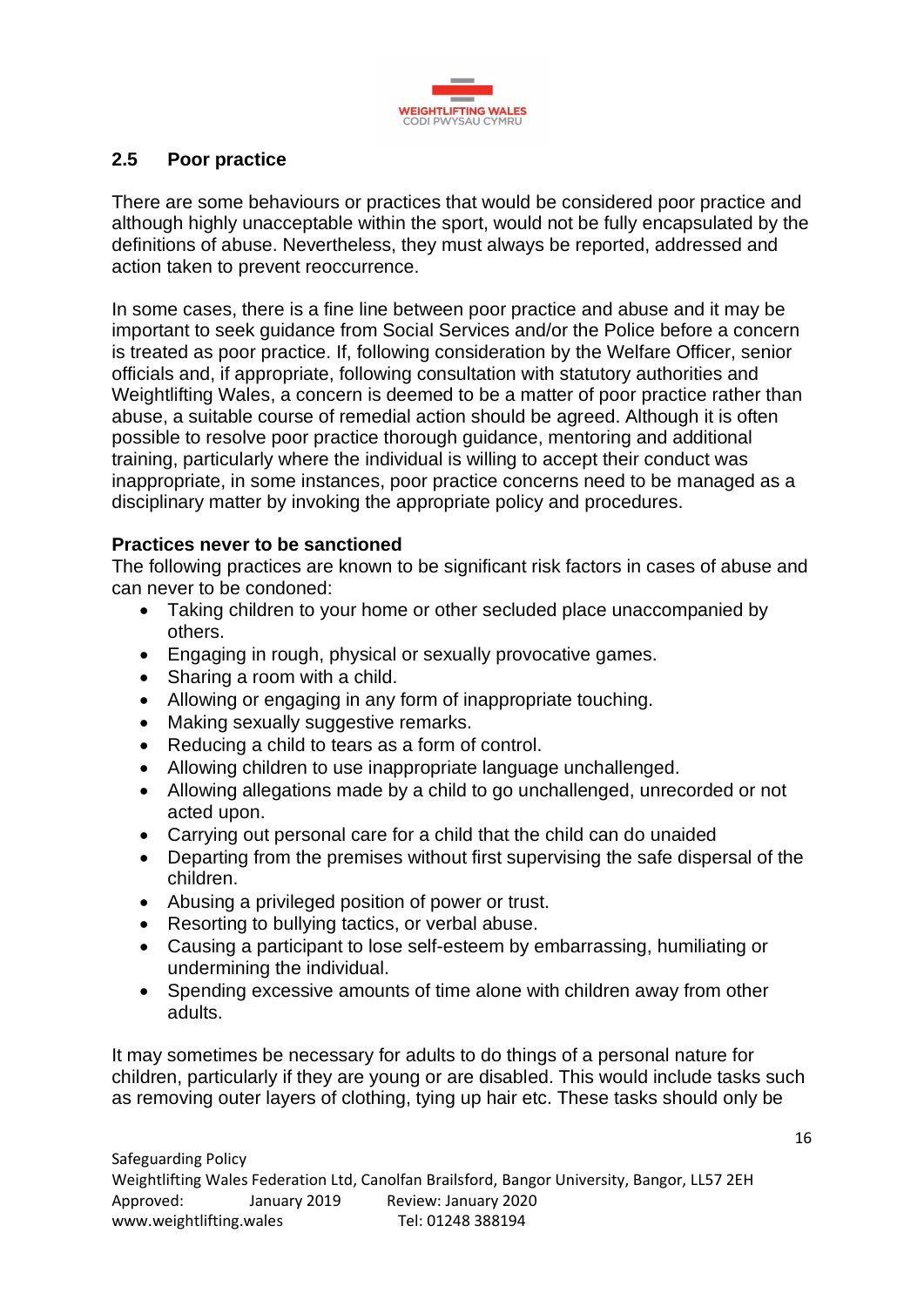

carried out with the full understanding and (preferably written) consent of parents and the children involved. There is a need to be responsive to a person's reactions. If a person is fully dependent on you, talk with him/her about what you are doing and give choices where possible. This is particularly so if you are involved in a task that involves physical contact. Avoid taking on the responsibility for tasks for which you are not appropriately trained.

Some children, particularly children with learning disabilities or serious physical disabilities may require some assistance with using toilet facilities. In some situations, this may lead to increased vulnerability both for the child and the person providing the care, particularly as some children with learning disabilities can find it difficult to set and maintain physical boundaries. Therefore, where a child requires this type of care, a parent/carer or someone trained in the provision of intimate care must be on hand to address these needs.

#### **Incidents that must be reported/recorded**

In the event that any of the following incidents occur, they should be reported immediately to the appropriate welfare officer, who must make a record of the incident and ensure the parents of the child are informed:

- if you accidentally hurt a child
- if a child seems distressed in any manner
- if a child appears to be sexually aroused by your actions
- if a child misunderstands or misinterprets something you have done.

**It is essential that everyone challenges poor practice, even where there is a belief that the motives of an individual are well meaning. Failure to challenge poor practice can lead to an environment where abuse is more likely to remain unnoticed.**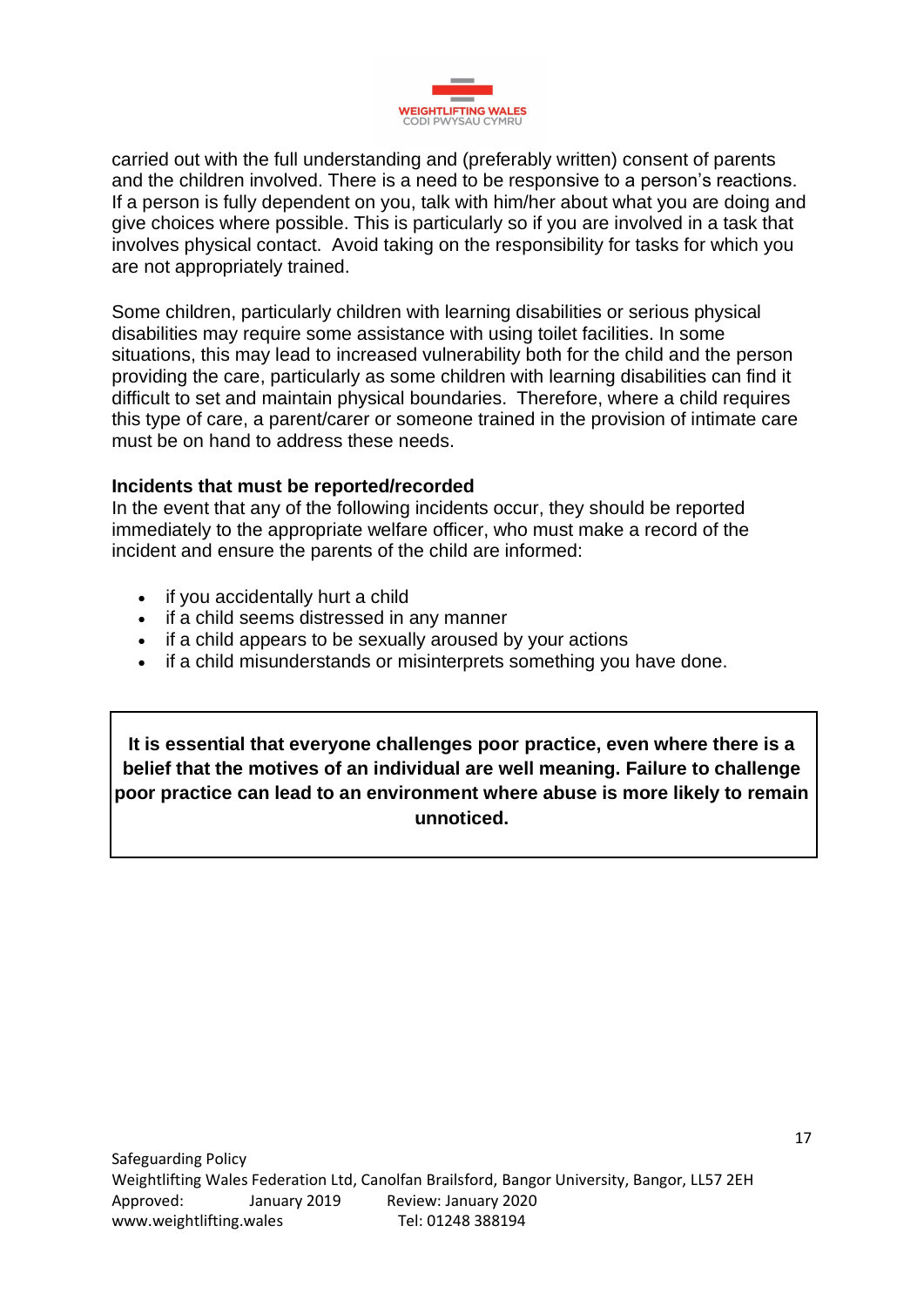

## **3 RESPONDING TO REPORTS, DISCLOSURES AND CONCERNS**

#### **3.1 Introduction**

Child abuse concerns can arise in many different situations and contexts. It is not the role of anyone within the sport to investigate possible child abuse concerns but it is essential that all staff and volunteers clearly understand the action that must be taken in the event of:

- A direct disclosure of abuse from a child or young person;
- A disclosure from an adult of abuse that occurred during their childhood (historical abuse);
- Observed abuse, neglect or poor practice;
- Observed concerning changes in a child's behaviour, appearance or relationships, or other possible indicators of abuse;
- A report from a third party (e.g. another young person or adult within the club) or via an external organisation.

The following procedures outline the steps that should be taken and provides guidance on sharing relevant information with Social Services and/or police and other relevant organisations without delay and within agreed protocols. Child protection concerns fall into two categories:

- Internal arising from behaviour or experiences within the sports organisation or environment (e.g. allegations of abuse by a coach);
- External arising outside the organisation (e.g. allegations of abuse at home or bullying in school).

Everyone has a responsibility to respond to any concerns about the welfare of young people - irrespective of whether the cause of the concern is internal or external - and to ensure that they take action by reporting this in line with the organisation's procedures. In some cases, sharing a concern will not trigger an investigation, but may help to build up a picture, along with information from other sources, which suggests that a child may be suffering harm.

**If any person has knowledge, concerns or suspicions that a child is suffering, has suffered or is likely to be at risk of harm, it is their responsibility to ensure that the concerns are referred to social services or the police, who have the statutory duties and powers to make enquiries and intervene when necessary.**

#### **3.2 Responding to a disclosure from a child**

If a child discloses that they or another young person is being abused, the person receiving the information should: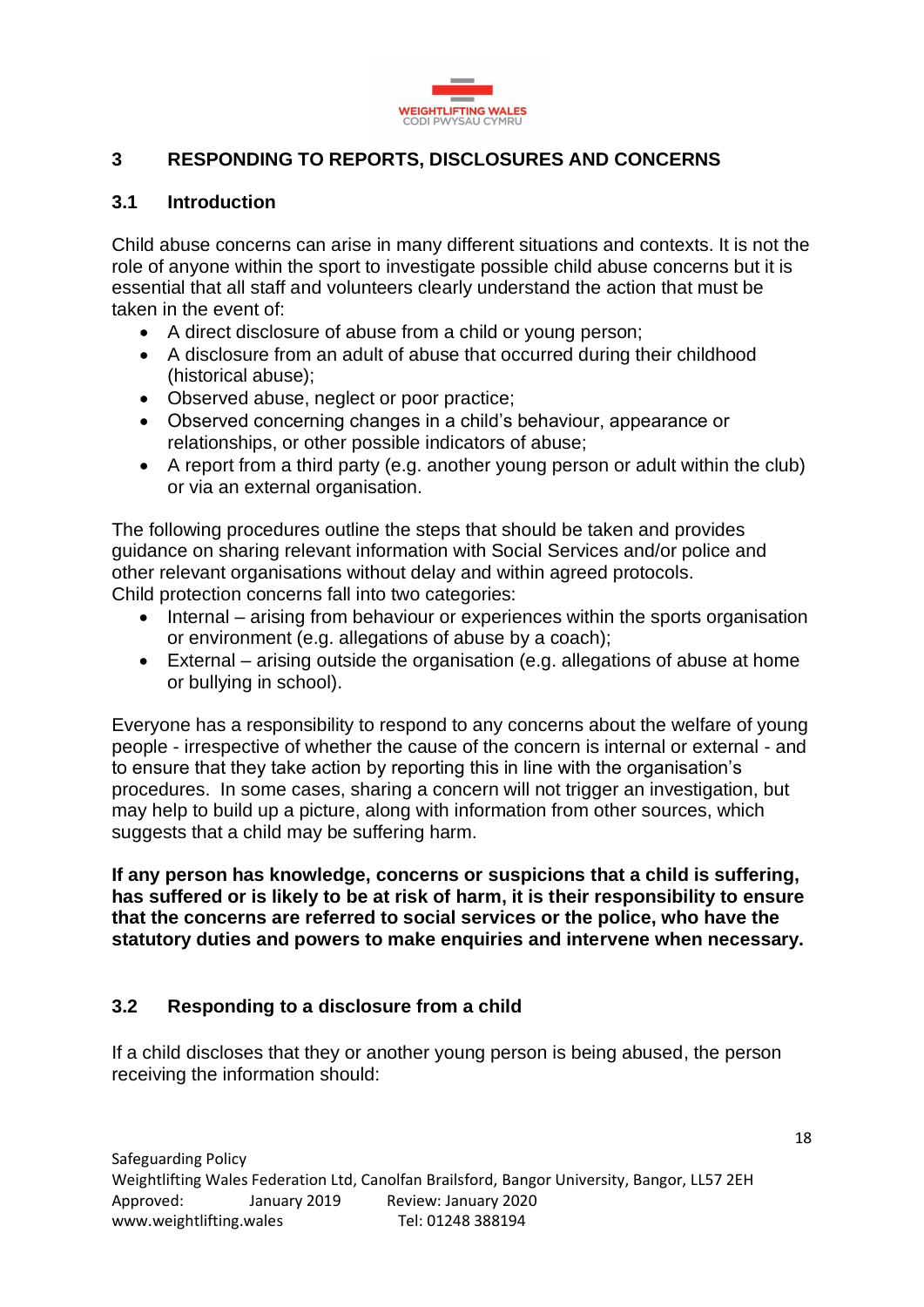

- Stay calm and ensure that the child feels safe and is not at any immediate risk.
- Show the child that you have heard what they are saying, and that you take their allegations seriously.
- Encourage the child to talk, but do not prompt or ask leading questions. Don't interrupt when the child is recalling significant events. Don't make the child repeat their account.
- Recognise any difficulties the child may have in explaining the incidents.
- Reassure the child that they have done the right thing in revealing the information.
- Explain what actions you must take, in a way that is appropriate to the age and understanding of the child.
- Do not promise to keep what you have been told secret or confidential, as you have a responsibility to disclose information to those who need to know. Reporting concerns is not a betrayal of trust.
- Write down as soon as you can and no later than 24 hours what you have been told, using the exact words if possible.
- Record in writing what was said using the child's own words as soon as possible. The following information should be included:
	- Dates and times
	- Any names mentioned
	- To whom the information was given
	- Information that is fact, hearsay or opinion should be noted as such
	- Ensure the record is signed and dated.

If the child indicates that he/she does not wish others to be informed about the allegations, it is important to sensitively explain why you need to share the information.

Actions to avoid

- Dismissing the concern
- Panicking
- Allowing shock or distaste to show
- Probing for more information than is offered
- Promising to keep the disclosure secret
- Speculating or making assumptions
- Approaching the accused person (this may put a child at further risk and/or jeopardise a criminal investigation).
- Investigation of the disclosure
- Making negative comments about the accused person.

#### **3.3 Reporting concerns**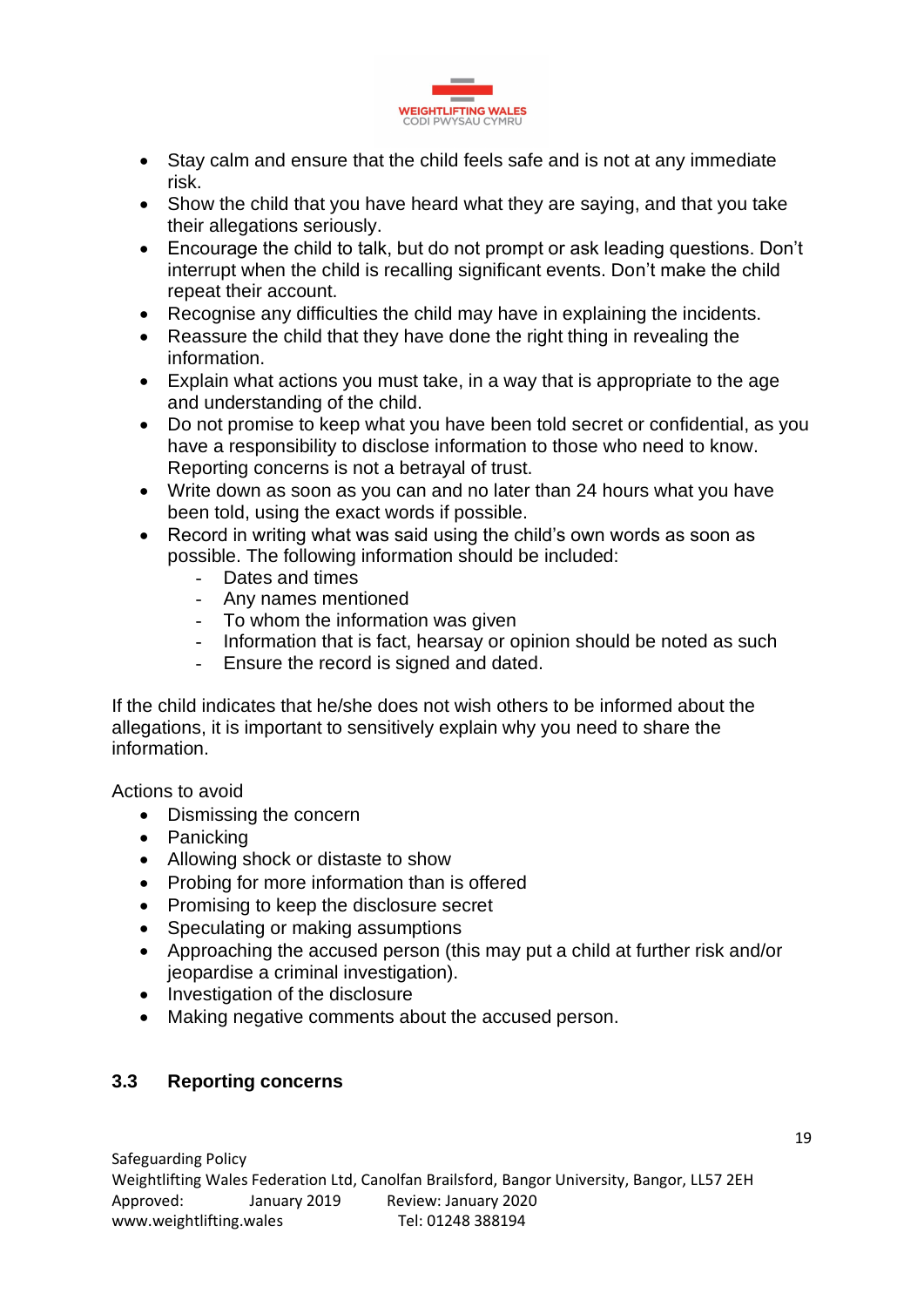

Regardless of how concerns may have arisen, the person who received the disclosure or witnessed an incident must ensure the information is reported. They must not allow personal opinions regarding the credibility of any individual, or the information they have received, to prevent them from making the referral. They should not worry that they may be mistaken as the responsibility to make the assessment of the concern rests with the statutory agencies.

In the event that abuse is suspected, the concern must be reported to Social Services and/or the Police without delay and in all cases, within 24 hours. The following action should be taken:

- Report your concerns to the Club Welfare Officer. If they are not available, report the matter to the Weightlifting Wales Lead Safeguarding Officer, or a senior person within the organisation.
- The Club Welfare Officer or senior person must refer the matter without delay to Social Services and/or the Police and inform the Weightlifting Wales Lead officer. The police need only be called where there is immediate risk to a young person. If it is believed that there is no immediate danger, the initial referral should be made to Social Services. Concerns that arise outside office hours should be made to the social services emergency duty service or to the police.
- The parent/carer will be informed at the earliest opportunity, unless this is inconsistent with the need to ensure the child's safety, but advice should be sought from Social Services as to what information should be provided to parents, by whom and when.
- If a child is at immediate risk and action needs to be taken urgently, a 999 call must be made to the Police.
- In the event that there is any uncertainty as to whether a referral is appropriate, the NGB Lead Officer, NSPCC 24-hour helpline or Social Services will be able to offer advice on what action to take.

In the case of historical abuse, disclosures must still be reported to Social Services and Police, as above, as the perpetrator may continue to present a risk to other children.

# **3.4 Recording information**

Although urgent referrals should not be delayed, Social Services or Police referrals should be confirmed in writing within two working days and a copy should also be provided to the NGB. The report can be made using the NGB Welfare reporting form and should contain the following information:

• Personal details of the child concerned including full name, age or date of birth, gender, race, ethnic origin and address.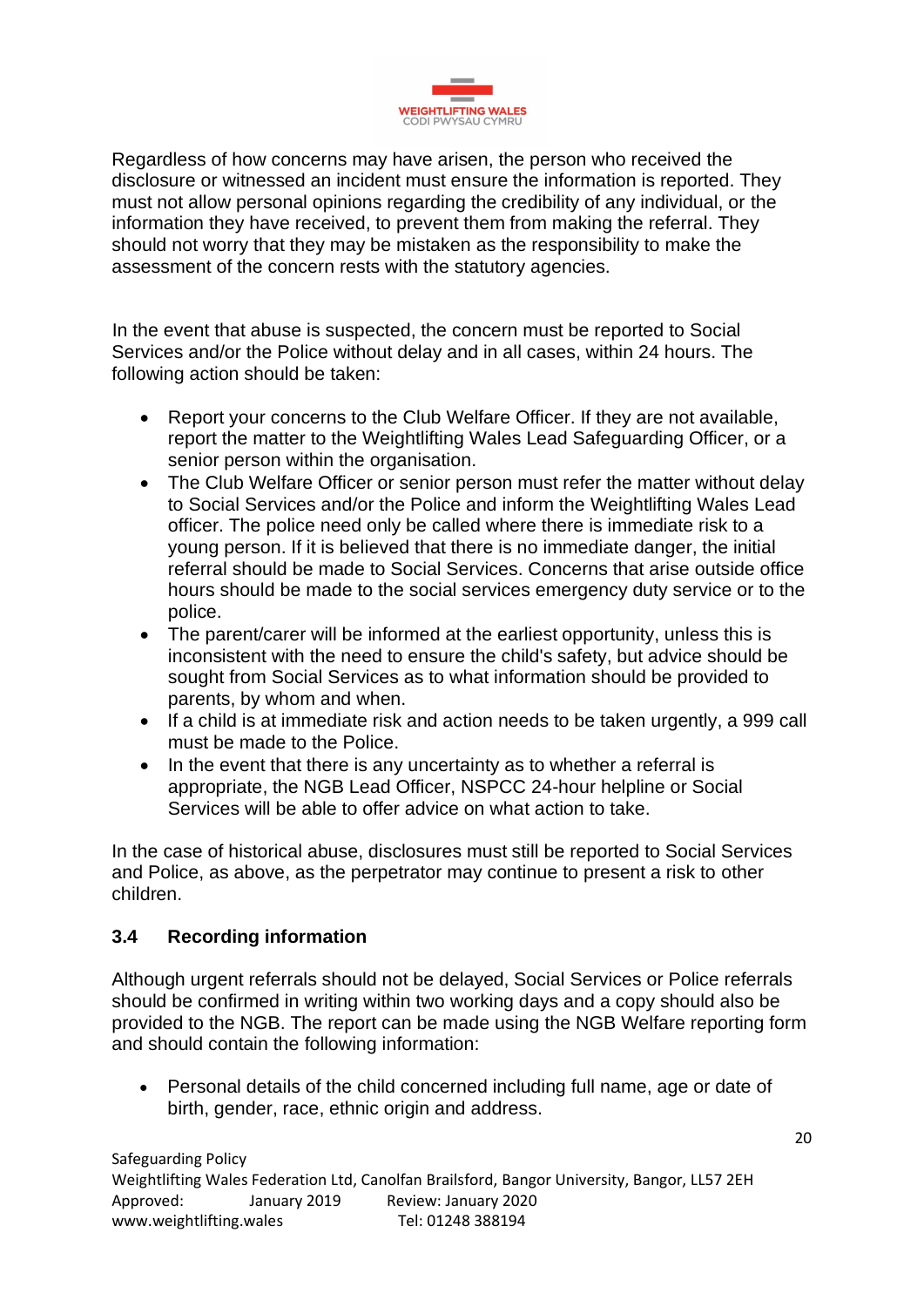

- Details of parent/carer and an indication of what, if any, information has been shared.
- The nature of the concerns:
- How and why those concerns have arisen:
- Description of any visible injuries including bruising;
- Any observed changes in child's behaviour, relationships, etc
- Detailed description of any account of how any injuries occurred.
- Any times and dates or other relevant information;
- A clear distinction between what is fact, hearsay or opinion;
- Full details of the person about whom the concern/allegation is made including full name, date of birth, address, relationship the child concerned and/or position held in the club, if any;
- Any information you have on the child's developmental needs;
- Information about the person making the referral, including contact details, role and relationship to the child.

The contact details of the social services duty officer or police officer to whom the concerns were passed, together with the time and date of the call, and any agreed action to be taken should be recorded.

# **3.5 Concerns within the Sport**

Concerns that relate to Weightlifting Wales staff, members or volunteers will be taken very seriously. Where there is a suspicion that a child has been abused by someone within the organisation, in addition to the above procedures, the individual may, in consultation with the statutory agencies, be placed under suspension pending the outcome of Social Services and/or Police enquiries.

In these cases, there may be three types of investigation:

- Criminal conducted by the police
- Child protection carried out under section 47 (1) of the Children Act 1989 by social services and police
- NGB disciplinary conducted by the organisation on conclusion of statutory agency investigations

Weightlifting Wales will:

- Consider whether the subject has access to children elsewhere and if so who needs to be informed.
- Work closely with social services and police and attend strategy meetings as required.
- Provide appropriate support to children, parents, and members who are affected by an abuse situation including, where appropriate, the alleged perpetrator.
- Follow up any external investigation with an internal action if required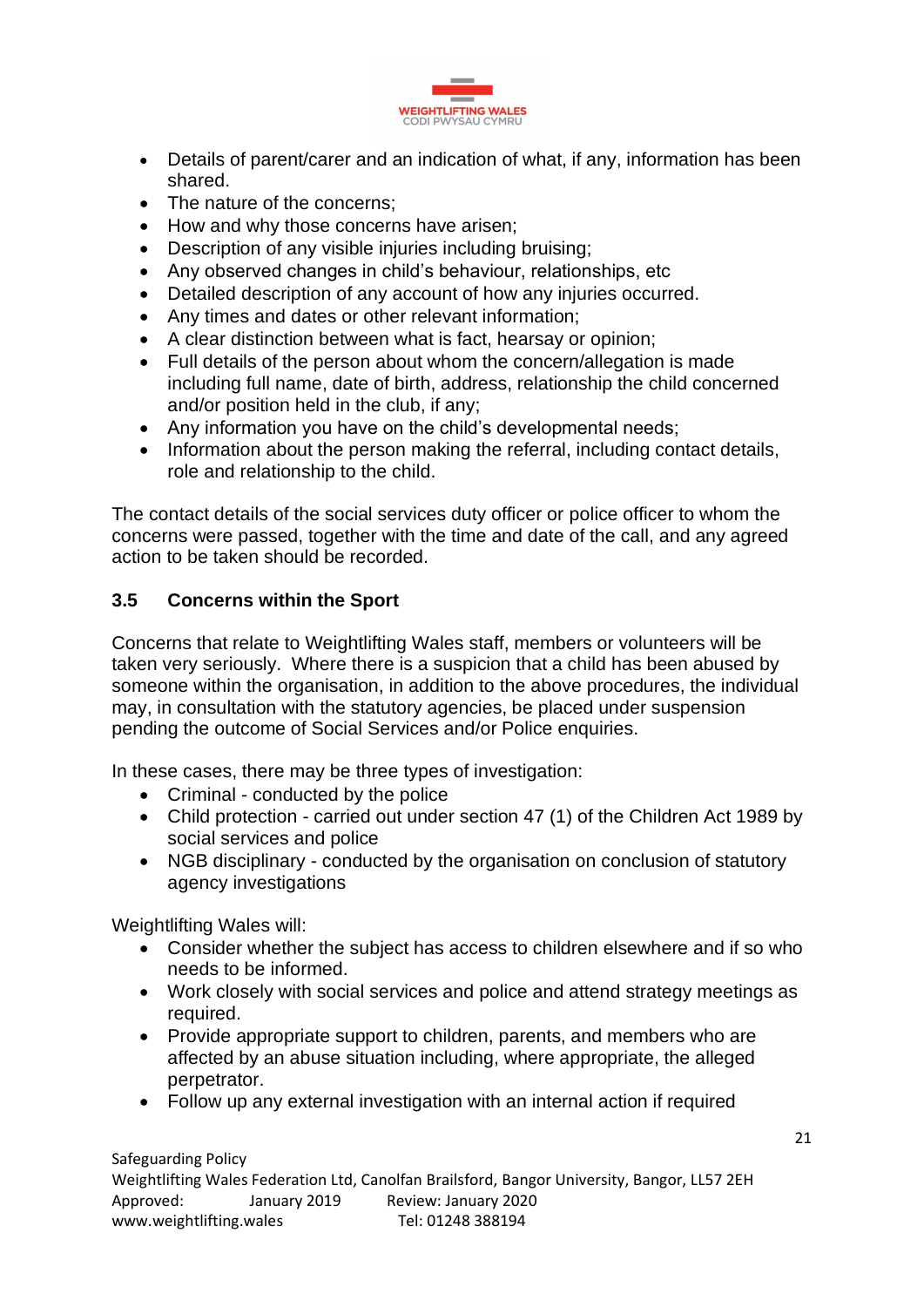

Irrespective of the findings of a Police/Social Services investigation, Weightlifting Wales and/or (if appropriate) British Weightlifting will conduct an investigation to determine what, if any action is required to ensure children are safeguarded within the sport. Where disciplinary action is deemed appropriate, the civil standard of proof of the 'balance of probability' will be applied. Thus, the decision will rest on whether it is more likely than not that the allegation is true.

- Refer to the Disclosure Barring Service anyone who has been excluded from the sport (or would or might have been excluded if the individual had not otherwise ceased involvement in the sport) on the grounds that there are concerns that harm or risk of harm has occurred to a child or vulnerable adult.
- Review cases and ensure any preventive measures within the sport are addressed.

# **3.6 Confidentiality and information sharing**

Sharing information is a critical element of safeguarding and protecting children. Consent should normally be sought from the subject/s of the information in order for it to be shared, but, in the interests of child protection, it may be necessary for information to be shared with relevant staff and volunteers within Weightlifting Wales, Social Services, the Police without consent if there is reason to believe that seeking consent could place a child at risk of significant harm.

Weightlifting Wales will only share confidential information without consent where there is a reasonable belief that failure to disclose would place the child or others at increased risk of significant harm and/or would undermine the prevention, detection or prosecution of a serious crime.

All staff, members and volunteers are expected to ensure that information relating to a child protection concern is passed to the appropriate person within Weightlifting Wales or club to enable appropriate action to be taken. It is essential that only those who need to know are informed.

The decision to share will be taken by the Lead Safeguarding Officer, in consultation with a senior official and/or deputy welfare officer, providing that this will not delay the referral. Confidential information will only be passed to agencies that require access for safeguarding purposes on a 'need to know' basis. A record will be maintained of the reason for the disclosure, to whom it was shared and the details that were provided.

Further information on sharing information and confidentiality can be found in [Chapter](http://wales.gov.uk/topics/childrenyoungpeople/publications/safeguardingunder2004act/?lang=en)  [14 of Safeguarding Children: Working Together under the Children Act 2004](http://wales.gov.uk/topics/childrenyoungpeople/publications/safeguardingunder2004act/?lang=en).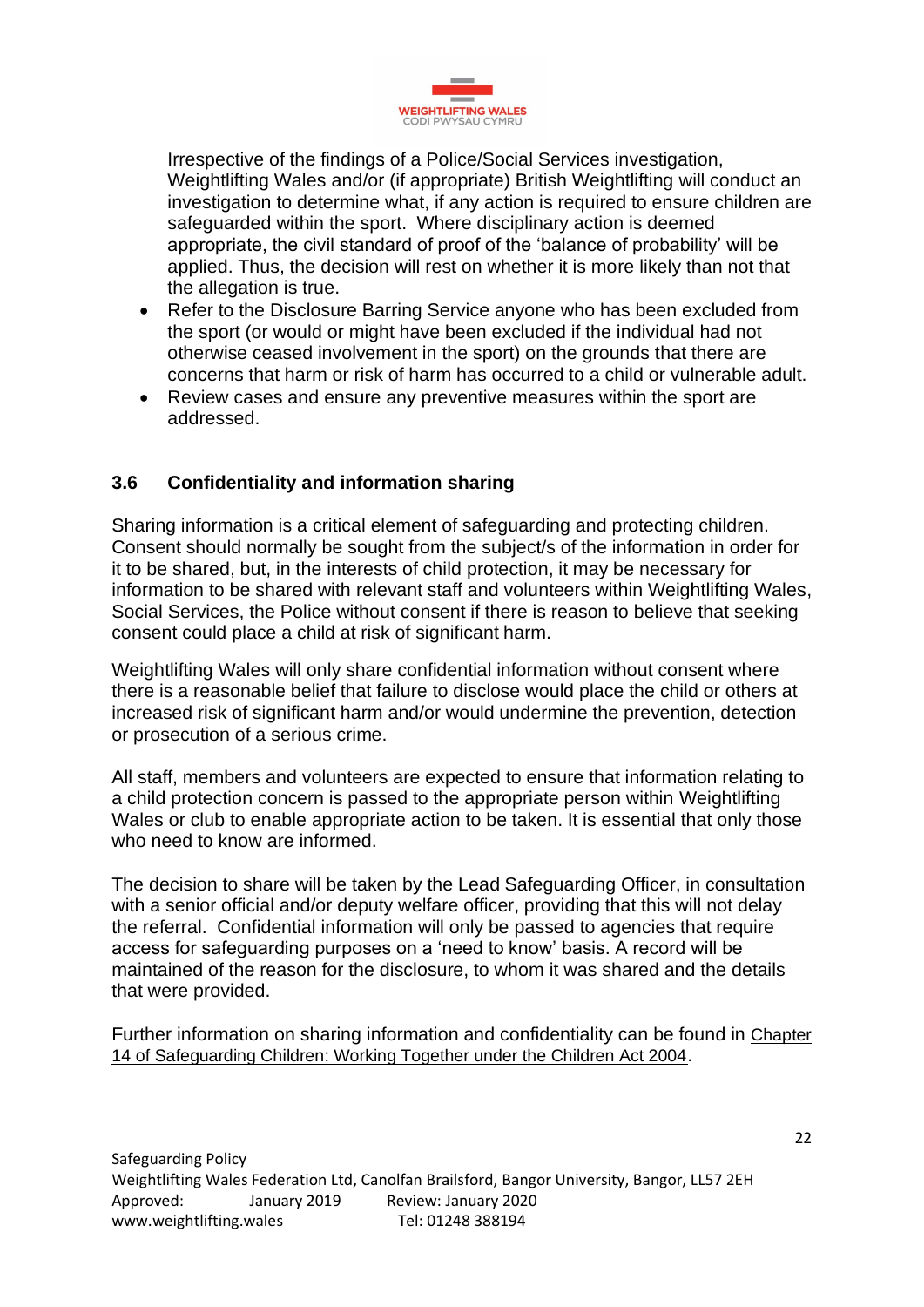

## **3.7 Whistle blowing**

Safeguarding children and young people requires everyone to be committed to the highest possible standards of openness, integrity and accountability. Weightlifting Wales supports an environment where staff and volunteers, members and their parents/carers and the public are encouraged to raise safeguarding and child protection concerns. Anyone who reports a legitimate concern to the organisation will be supported and all concerns will be taken seriously.

It is acknowledged that individuals are often very reluctant to report concerns through fear of negative reprisal. Weightlifting Wales will take action against anyone who has harassed or victimised a whistle-blower. The identity of individuals who wish to remain anonymous will not be disclosed without first taking time to explain the circumstances in which disclosure may be desirable.

In the first instance, poor practice concerns that relate to a club should be referred to the Club Welfare Officer or senior official, except where:

- The whistle-blower believes there would be a risk of victimisation, either to the whistle-blower or child/children, if the matter was raised internally within the club; or
- The whistle-blower has already raised the matter internally and the matter was covered up or no action was taken and the situation remains unchanged.

#### **3.8 Media interest**

Incidents of child abuse can generate significant media interest. Anyone who is approached by the media should refrain from providing any information and should follow the following guidance:

- Take a note of the journalist's name and contact details and whom they represent;
- Establish exactly what information the journalist requires;
- Establish whether the journalist is working to any deadlines and inform them that the matter will be referred to Weightlifting Wales to discuss a response;
- Inform the appropriate Club Welfare Officer or person in charge who must refer the matter to the Weightlifting Wales Safeguarding Lead Officer who will assist in formulating an appropriate response in consultation with senior officials.
- A copy of the response will be sent to the journalist and other relevant individuals.

#### **3.9 Support services**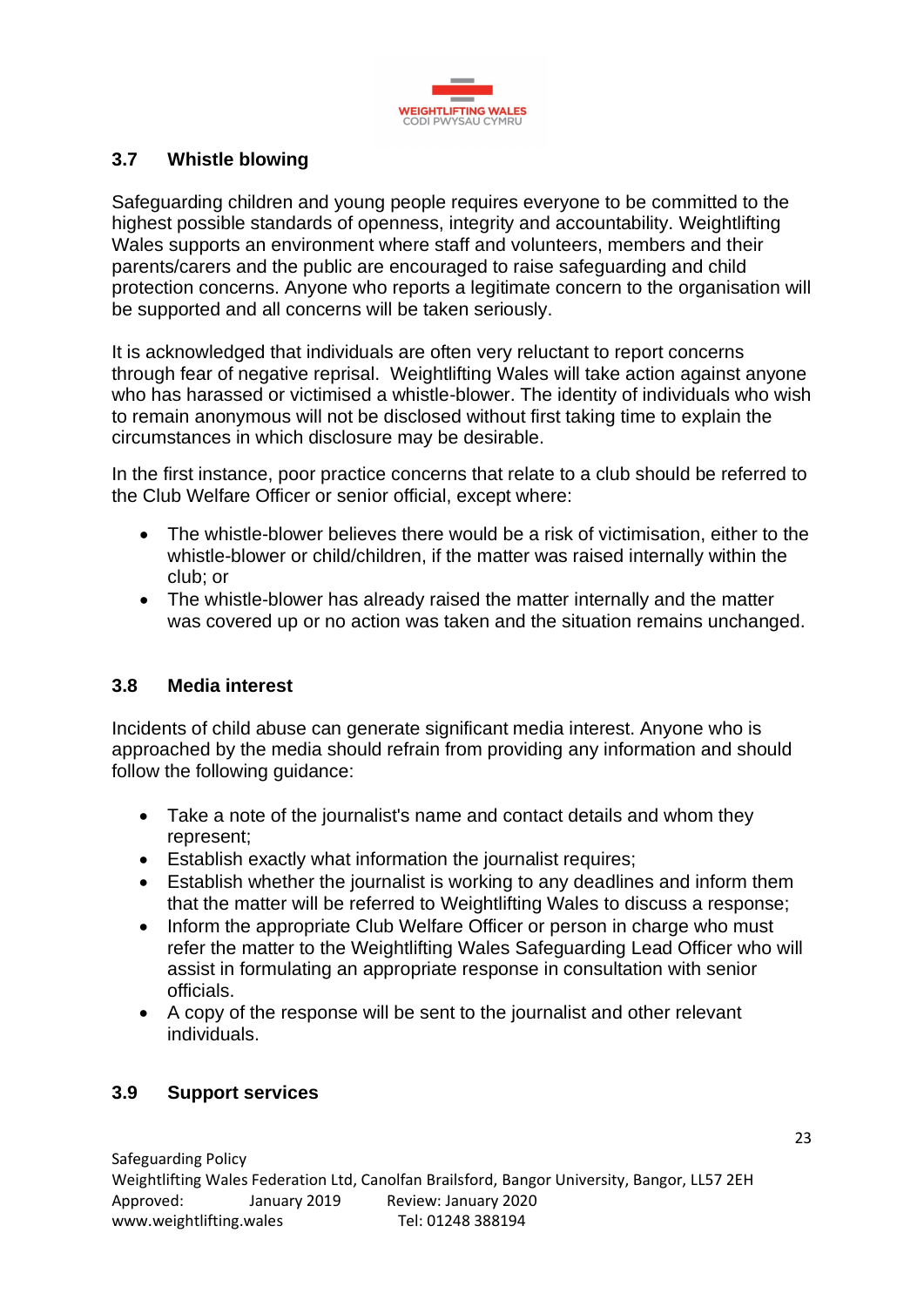

Both the victim of abuse and anyone who is investigated for allegations of abuse may benefit from information about support services. It is also useful to provide this information for anyone else who has been affected by an incident of abuse, including family members, those involved in responding to the incident, and sometimes other children, parents or club members.

Anyone who has made a disclosure of abuse, has been the subject of an allegation, or has been indirectly affected by an incident will be offered information on support services. Anyone within the organisation who is the subject of an abuse allegation will also be provided with contact details for support services they may require.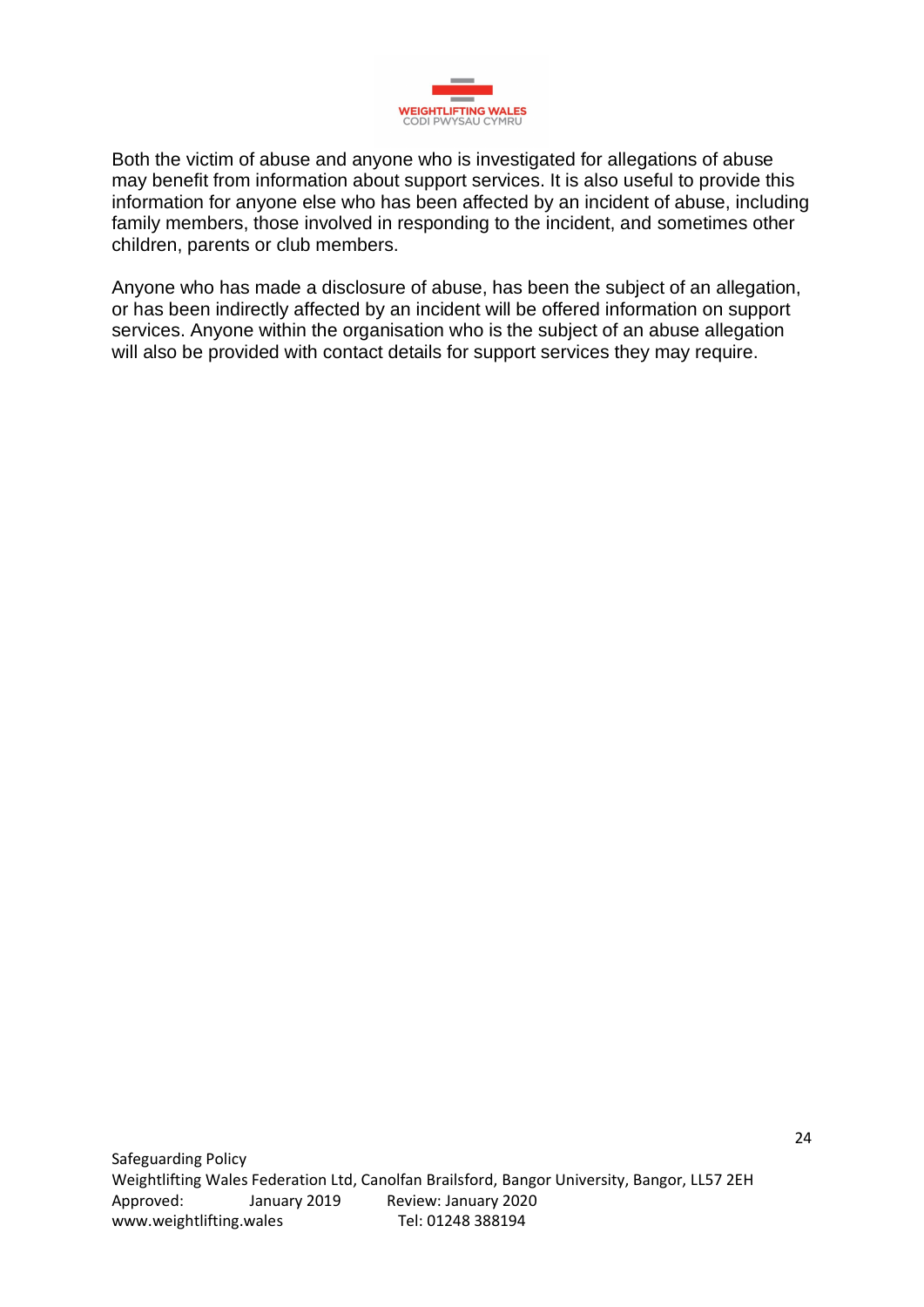

## **4 SAFE RECRUITMENT AND SELECTION**

## **4.1 Introduction**

Although the vast majority of people seeking to work or volunteer with children do not present a risk to children, it is accepted that some individuals have inappropriate motives in seeking this type of work. Safe recruitment and selection procedures should help to deter or prevent inappropriate individuals from gaining positions as well as clarifying the club's commitment to safeguarding high standards of behaviour.

Weightlifting Wales is committed to applying a robust recruitment and selection process and recruit individuals who share the Weightlifting Wales' values and approach to safeguarding. All Weightlifting Wales registered clubs should make sure that they also adopt these processes. These procedures should apply to both paid and voluntary positions, even where there is only one applicant for a position.

These procedures are not applicable in the following cases:

- Parents/carers whose only role is to care for their own child
- One-off volunteers who only have contact for a short period, e.g. young people on work experience, helpers at fundraising events, and are always supervised by appropriately recruited and vetted individuals.

In positions where a Disclosure Barring Service (DBS) check has been deemed by the organisation to be required, these must be repeated at regular intervals of no more than three years throughout the period of employment (paid posts) or deployment (volunteers).

Weightlifting Wales recognises the importance of robust recruitment and selection practices and will ensure all safeguarding issues are considered throughout the process. The following procedures will be applied for all roles working with children:

#### **4.2 Planning**

All positions should have a job/role description that describes the range of duties the role will involve, and a person specification that describes the required attributes. The person specification should be divided into 'essential attributes' which describe what each candidate must be able to demonstrate immediately and 'desirable attributes' that describe qualities that would enable a candidate to perform the duties better and, if not currently possessed, may be gained in time. All person specifications for roles working with children should include suitability to work with children as an 'essential' criterion.

Any advertising and information sent to potential applicants should make specific reference to safeguarding and promoting the welfare of children and highlight that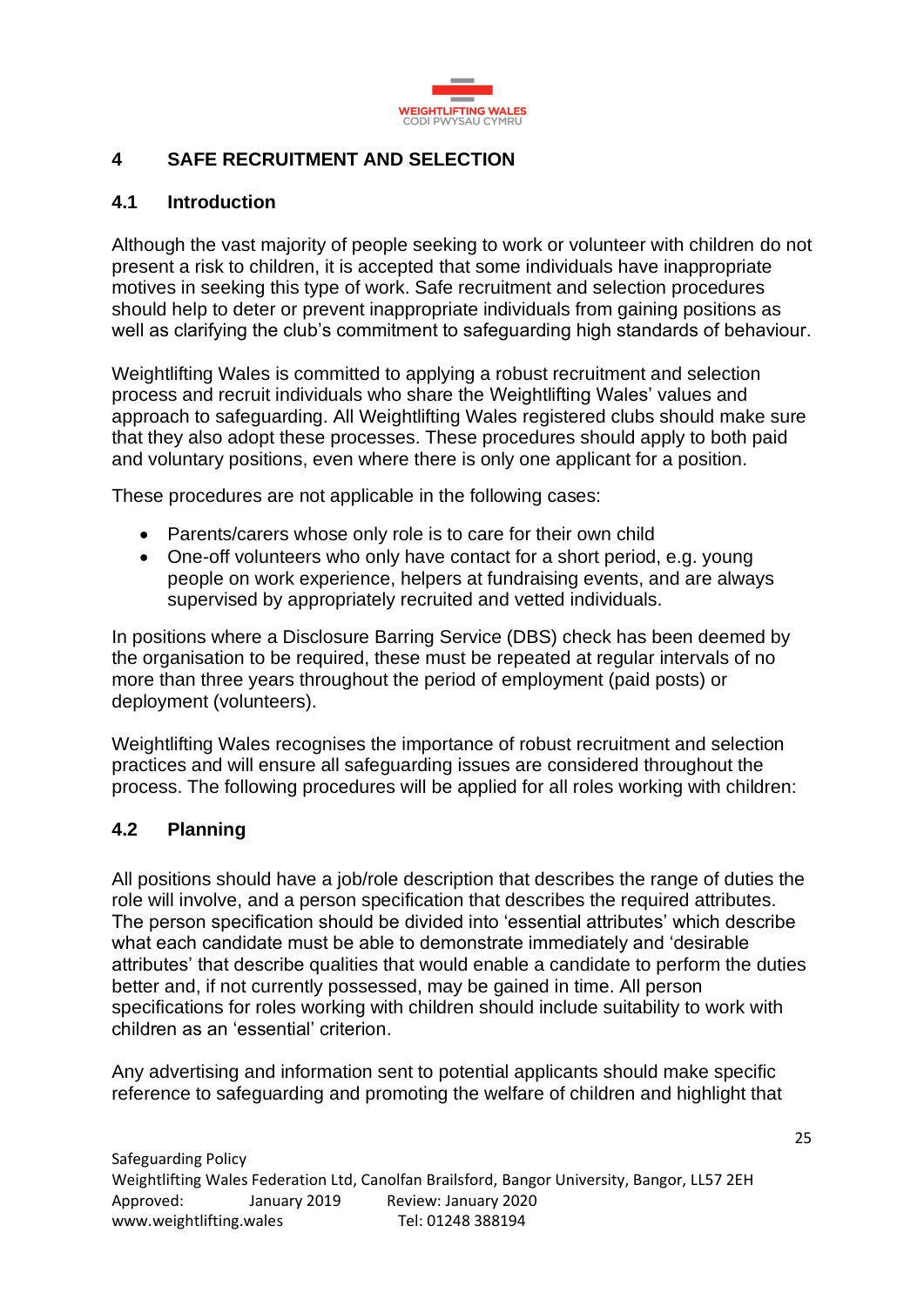

the post involves working with children and will therefore require the completion of a DBS check.

### **4.3 Pre interview**

All applicants should be required to complete the NGB standard application form which requires the applicant to supply the following information:

- Current and any former names, address and other contact details;
- National Insurance number to confirm the right to work;
- Information on relevant academic or vocational qualifications and details of the awarding body;
- Membership details of NGB;
- A full history of any paid or voluntary positions working with children, with start and end dates and reasons for leaving;
- A statement of the personal qualities and experience that demonstrate the applicant's suitability for the position and how she/he fulfils the person specification;
- Contact details of at least two referees, one of whom should be a previous employer or club. The application form should indicate that references will be sought for short-listed candidates prior to the interview, unless the applicant has a justifiable reason for not seeking references in advance;
- applicants must also indicate by way of completing a self-declaration form whether they have had any involvement in a Police/Children's Social Care Services enquiry involving children under the age of eighteen or they have been subject to any disciplinary sanctions by any other sports governing regulatory body or alternative, or previous employer.

All applicants should be assessed against the criteria contained in the person specification and a short list prepared. Any concerns and unexplained gaps from the application forms should be noted and addressed with the applicant at interview.

Clubs should contact the NGB to ask that they provide any relevant information regarding the applicant's suitability to work with children and to confirm coaching qualifications, if appropriate.

A minimum of two written references, including one from their most recent role that specifically address suitability to work with children should be requested for all candidates preferably in advance of interview.

#### **4.4 Interview**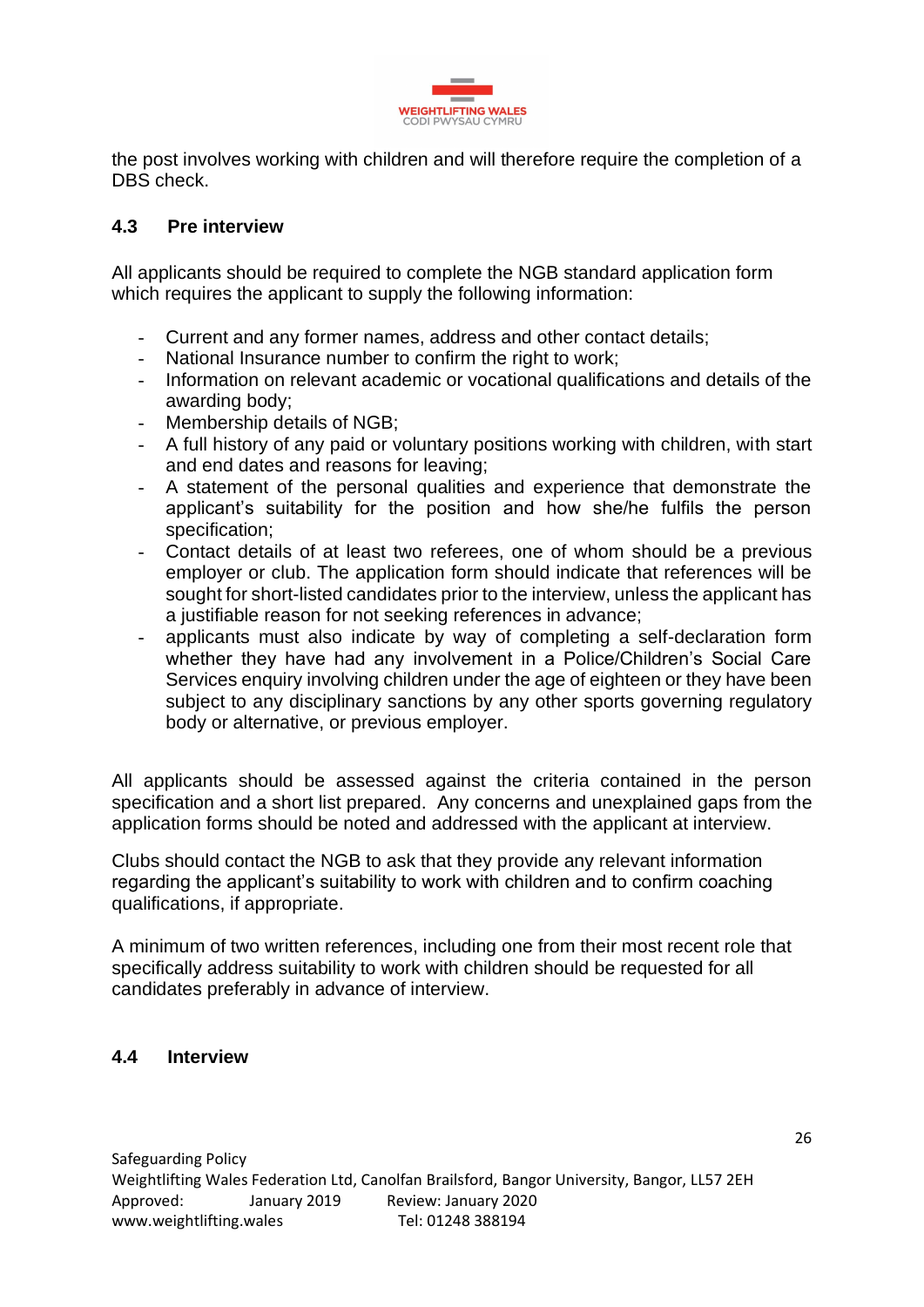

All potential staff or volunteers should be interviewed or be asked to attend a meeting with a minimum of two representatives of the club prior to any position being confirmed. They should be asked to bring evidence to verify their identity and confirm the right to work in the UK and proof of any relevant qualifications.

The interview process and questions should be agreed in advance, and should take account of the interview's two main functions:

- a) to explore the applicant's qualities in relation to the requirements of the job, and
- b) to assess an applicant's suitability to work with children.

The interview should explore any gaps and inconsistencies in the application form, and assess suitability to work with children by examining the applicant's commitment to safeguarding by asking questions that probe the applicant's underlying attitudes and behaviours relating to working with children.

## **4.5 Pre recruitment checks**

Eligible candidates will be asked to complete a Disclosure Barring Service (DBS) check prior to commencing any aspect of their role that involves contact with children. Weightlifting Wales will determine which roles are eligible for DBS checks, and whether these roles are considered to be in *Regulated Activity*.

*Regulated Activity* is defined as, work which an individual who is barred from working with vulnerable groups including children must not do.

#### **In summary this includes:**

- Unsupervised activities: teaching, training, instructing, caring for or supervising children, or providing advice/ guidance on well-being, or driving a vehicle only for children.
- Work being carried out regularly (at least weekly), frequently (four times a month or more) or overnight (between 2am and 6am) c) or work in a limited range of establishments ('specified places'), with opportunity for contact: e.g. schools, children's homes, and childcare premises.

It is an offence for a barred person to seek to work in regulated activity, and for an employer knowingly to employ a barred person in regulated activity. The Protection of Freedoms Act 2012 legally requires employers to have established whether an individual is barred before placing them in regulated activity.

#### **Full guidance in relation DBS checks and eligibility criteria can be found in [Defining 'Supervision' and Regulated Activity Sport and Recreation Sector Guidance](https://thecpsu.org.uk/resource-library/2013/defining-supervision-and-regulated-activity-sport-and-recreation-sector-guidance/) or via the [Home Office](https://www.gov.uk/government/publications/dbs-check-eligible-positions-guidance)**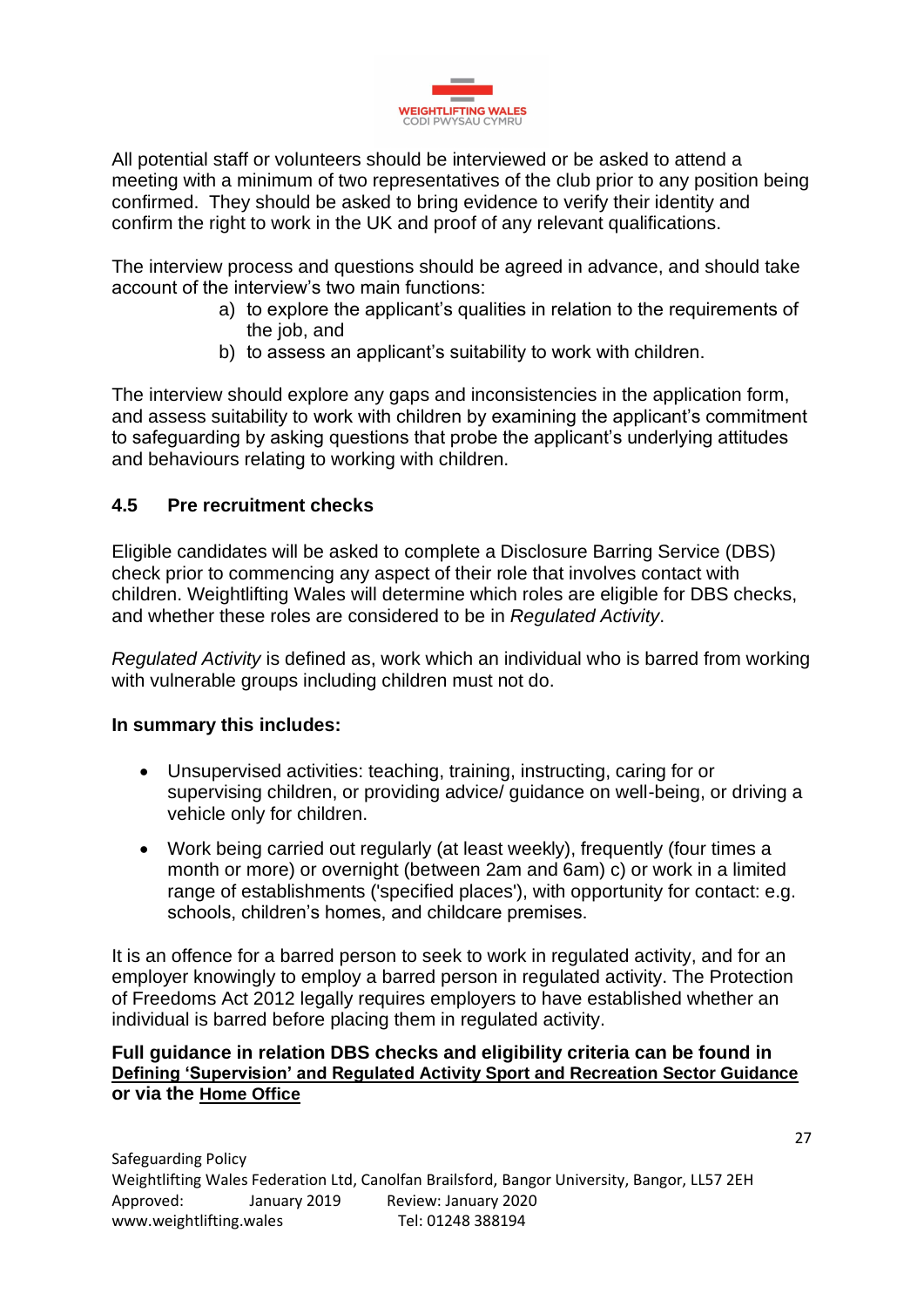

Where the candidate has been resident in a foreign country, it is unlikely that a DBS check will suffice. The NGB should seek to access information from the relevant country of origin/residence.

All appointments should be confirmed by the relevant Executive Committee on confirmation that the individual has shown their DBS check to the relevant safeguarding lead and a decision has been made on their suitability to undertake the role.

## **4.6 Induction**

All new staff and volunteers should:

- Complete an induction process to familiarise them with the organisation's policies and procedures and the responsibilities of the post, including safeguarding.
- Be required to sign up to the organisation's constitution, rules, guidelines, codes of conduct, regulations and policies
- Register as a member of the NGB (if required)
- Attend a recognised safeguarding awareness course as soon as possible and no later than six months after taking up their post.
- Complete a probationary/trial period (usually 6 months)

## **4.7 Monitoring and appraisal**

At regular intervals all new and existing staff and volunteers should be given the opportunity to receive and provide feedback relating to their role. All new staff and volunteers should have access to support from a mentor and receive a formal appraisal at the end of their probation period. After this period, appraisal should be provided at regular intervals and a formal appraisal covering safeguard practice completed annually.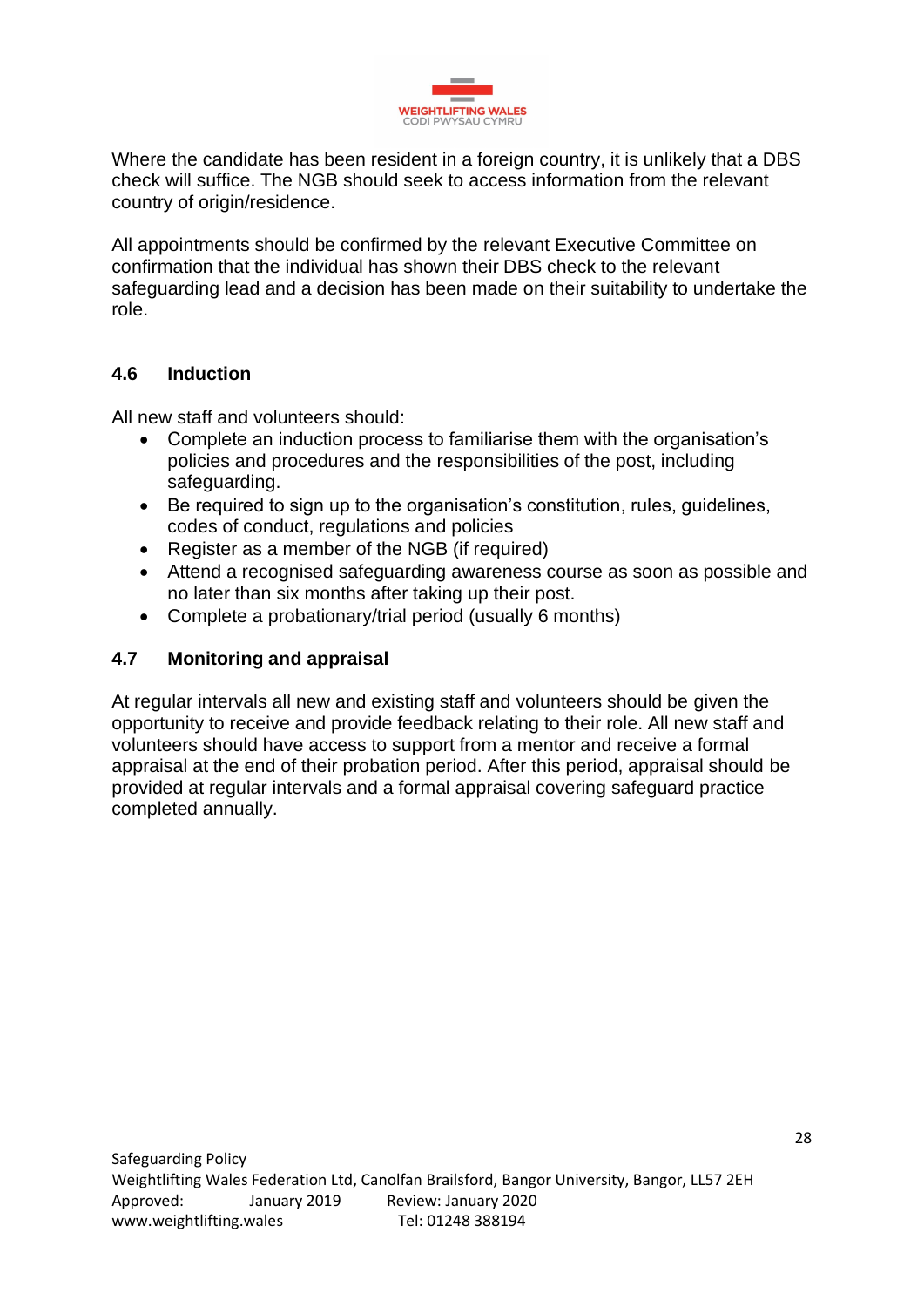

# **5 PRACTICE GUIDANCE**

## **5.1 Supervision ratios**

It is essential that appropriate ratios for supervision are adopted and everyone is clear of their supervisory responsibilities. Ratios of adults to children should be determined by considering age, the nature of the activity and where it is taking place.

For club training, Weightlifting Wales would recommend a minimum ratio of one suitably qualified adults to 15 children. Where possible, two suitably qualified adults should be present. For events away from the regular club training venue there should be a higher ratio of adults to children. This ratio should be increased for children under the age of eight.

At events, or when travelling with a group, on all occasions, there must always be a minimum of two responsible adults present. This ensures there is supervision in the event of an accident or incident that requires one of the adults to leave the group to accompany a child. For a group with boys and girls, there should be at least one male and one female member of staff or responsible person present with the group.

## **5.2 Changing facilities**

The use of changing facilities can be difficult to regulate where training venues are open to the public and may be mixed gender. All Weightlifting Wales clubs should develop a policy that fits with the specific circumstances in which they operate. The following principles should be adopted:

- Where a club is fully responsible for changing facilities, adults should not be permitted to get changed in these facilities at the same time as children;
- Parents should only be in the changing room to assist their child if the age group using the facilities are under-8 years old. Additional arrangements may be required if there are young people with disabilities in the group;
- There must be separate changing facilities or changing times for males and female;
- No-one should enter changing rooms whilst these are being used by members of the opposite sex;
- The use of photographic devices, including mobile phone cameras must not be permitted in changing facilities;
- Codes of conduct should cover behaviour whilst using changing facilities;
- Children should be aware that incidents in the changing facilities should be reported without delay.
- Clubs that are unable to provide safe changing room facilities must ensure participants arrive wearing their training clothes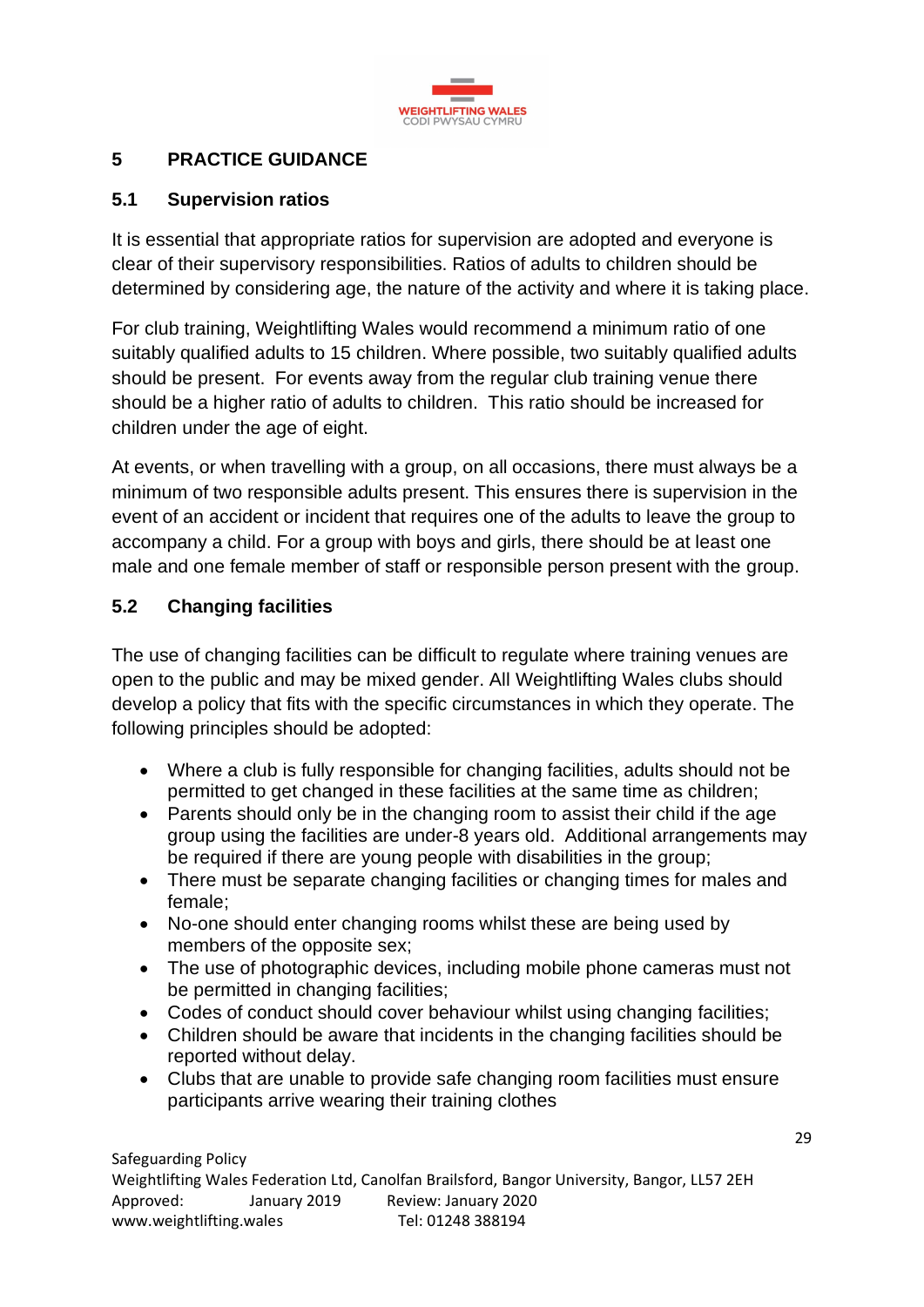

Weightlifting Wales considers it to be good practice to ensure that children are supervised by staff/volunteers of the same gender while changing.

# **5.3 Weigh-in**

In Weightlifting Wales competitions, without exception, all under 17's must weigh-in in the clothes that they will compete in during the competition. (Footwear or training aids such as knee wraps, belt, wrist wraps etc. not included)

There must always be a minimum of two officials present in the weigh-in room, and under 17's may take a chaperone in with them if desired.

Nobody of the opposite gender should be present in the area where the weigh-in is carried out.

The following principles should be applied;

- Photographic devices are not permitted for use in the weigh-in room under any circumstances,
- Anyone who is not permitted to be in the weigh-in room should enter the room during the process of the weigh-in

# **5.4 Codes of conduct**

It is important that everyone within the sport is clear about what is considered acceptable conduct when working with children. All staff, members and volunteers must promote good practice and ensure poor practice is challenged. Adhering to the following code of good practice will also help avoid positions where both the responsible adult and the child are vulnerable and create a positive environment within the sport:

- Always work in an open environment (e.g. avoiding private or unobserved situations and encouraging open and transparent communication).
- Always ensure that there is at least one other responsible adult present during training sessions.
- Treat all children fairly, and with respect and dignity.
- Always put the welfare of each child first, before winning or achieving goals.
- Maintain appropriate boundaries in relationships with children, and do not engage in sexual relationships with young people (aged 16 and 17 years) where you are in a position of trust in relation to them
- Build balanced relationships based on mutual trust which empowers children to share in the decision-making process.
- Make sport fun, enjoyable and promote fair play.
- Ensure that if any form of manual/physical support is required, it is provided openly and according to coach education guidelines. Care is needed, as it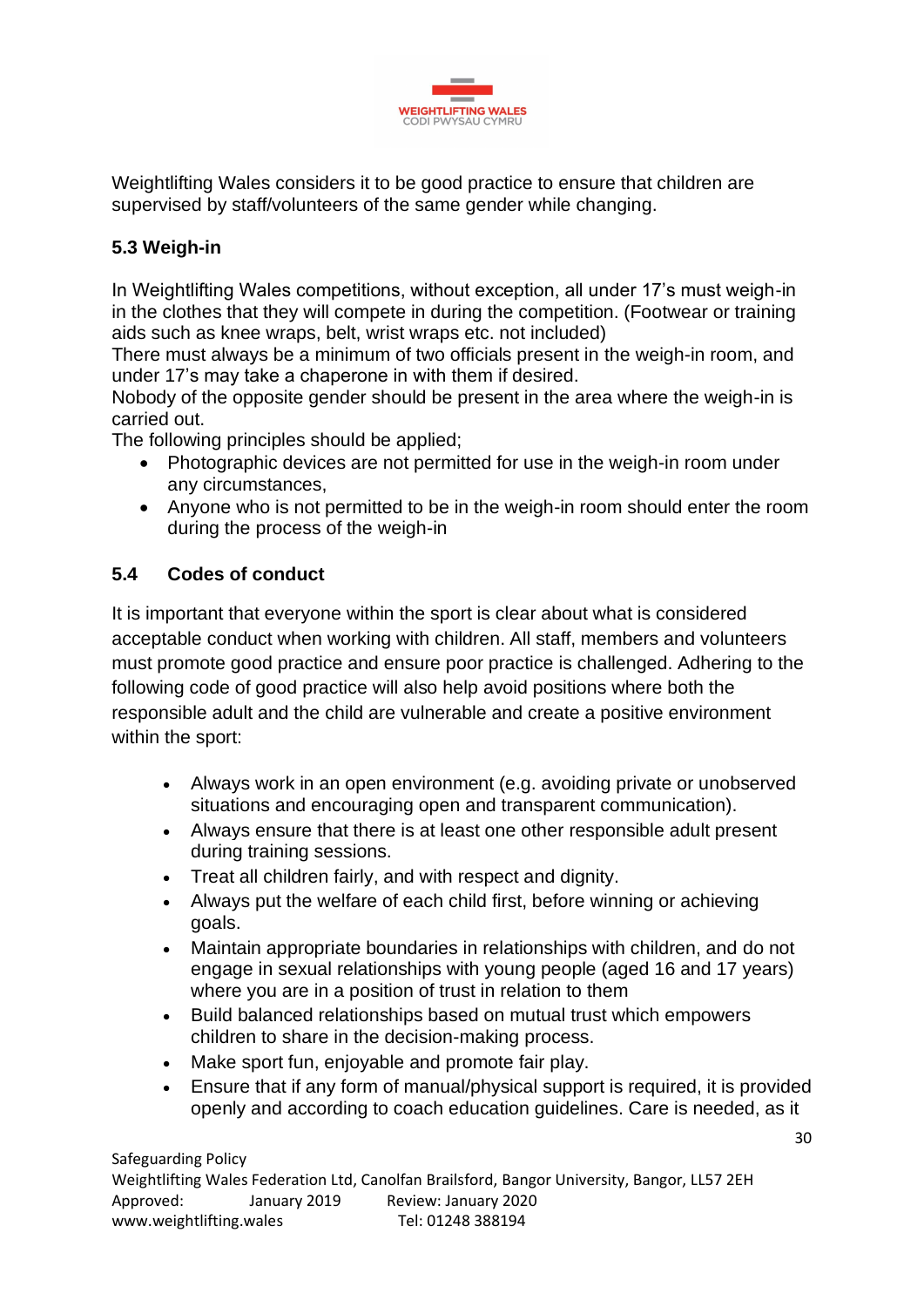

can be difficult to maintain appropriate hand positions when a child is moving. Young people and their parents should always be consulted and their agreement gained.

- Keep up to date with technical skills, qualifications and insurance in sport.
- Ensure parents/carers understand what is expected of them e.g. that they accept responsibility for transporting their child to and from the sport activity, and for bringing and collecting their child on time.
- Request written parental consent if club officials wish to organise group transport to an event.
- Always ensure parents, teachers, coaches or officials work in pairs if supervising young people, particularly in changing areas
- Ensure that if teams are taken away, they are always accompanied by at least one adult of the same gender. Mixed teams should have both male and female supervision.
- Ensure that at competitions or residential events, adults should not enter children's rooms or invite children into their rooms.
- Be a positive role model this includes not smoking or drinking alcohol in the company of young people.
- Give enthusiastic and constructive feedback rather than negative criticism.
- Recognise the developmental needs and capacity of young people, avoiding excessive training or competition and not pushing them against their will.
- Secure parental consent in writing to act *in loco parentis*, if the need arises to administer emergency first aid and/or other medical treatment.
- Keep a written record of any injury that occurs, along with the details of any treatment given.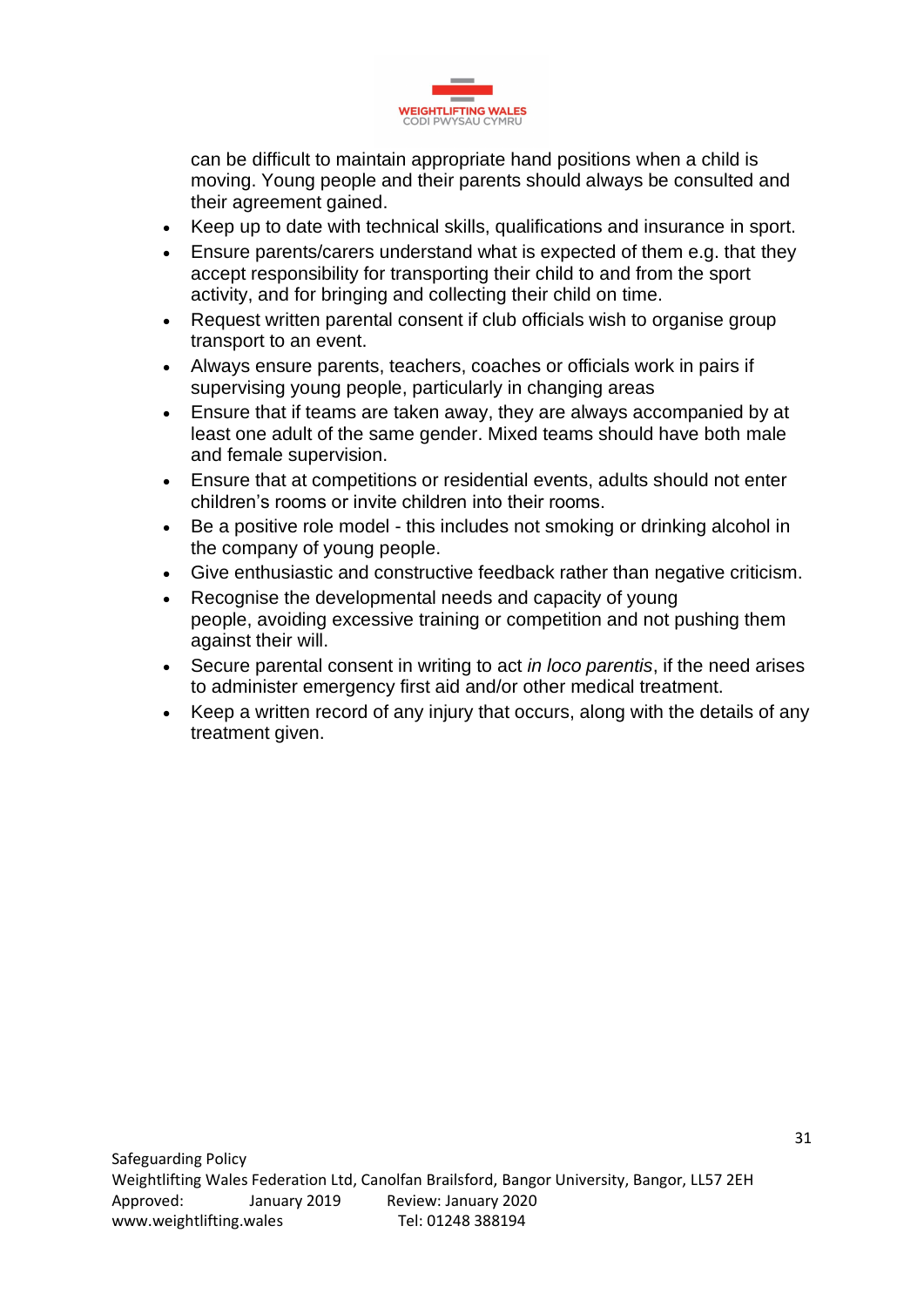

# **5.5 Responding to bullying**

All forms of bullying are unacceptable and will not be tolerated. It is important to ensure children are adequately supervised at all times, to help identify and take action to address any early signs of bullying. The provision of an open environment where children are encouraged to report any bullying concerns is vital in tackling bullying. The following action should be taken should any incident of bullying occur:

- Offer the bullied person reassurance and try to gain their trust;
- Explain that someone in authority needs to be informed about the bullying;
- Report suspicions or concerns to the person in charge or the club welfare officer if they are present;
- Talk to the bully/bullies and try to get them to understand the consequences of their actions;
- Ask the bully/bullies to apologise to the victim.
- Inform the parents of both the bullied and bullying children;
- Insist that any items taken from the bullied person are returned:
- Impose sanctions or disciplinary action if necessary;
- Encourage the bully/bullies to change his/her behaviour;
- Keep accurate records of what happened together with names of those involved and any action taken.

Children who have been bullied will often benefit from ongoing support to deal with the impact of bullying. As well as support from the welfare officer, victims of bullying can benefit from peer support. It is important that parents/carers are involved as they are likely to be a key source of support. The club may consider holding a reconciliation meeting to help address the issues between the bully and the bullied young person. There are also a number of charities that can provide support to children who experience bullying e.g. Childline or Anti-Bullying Alliance.

# **5.6 Photography and use of imagery**

Weightlifting Wales believes it is important that parents/carers are able to celebrate the achievements of their children through photographs/film. In addition the NGB recognises that promoting images of the sport will help encourage increased participation. However, Weightlifting Wales acknowledges that there are risks to children associated with the use of photographs on sports websites and other publications.

Photographs can be used as a means of identifying children when they are accompanied with personal information. This information can make a child vulnerable to an individual who may wish to "groom" the child for abuse. In addition,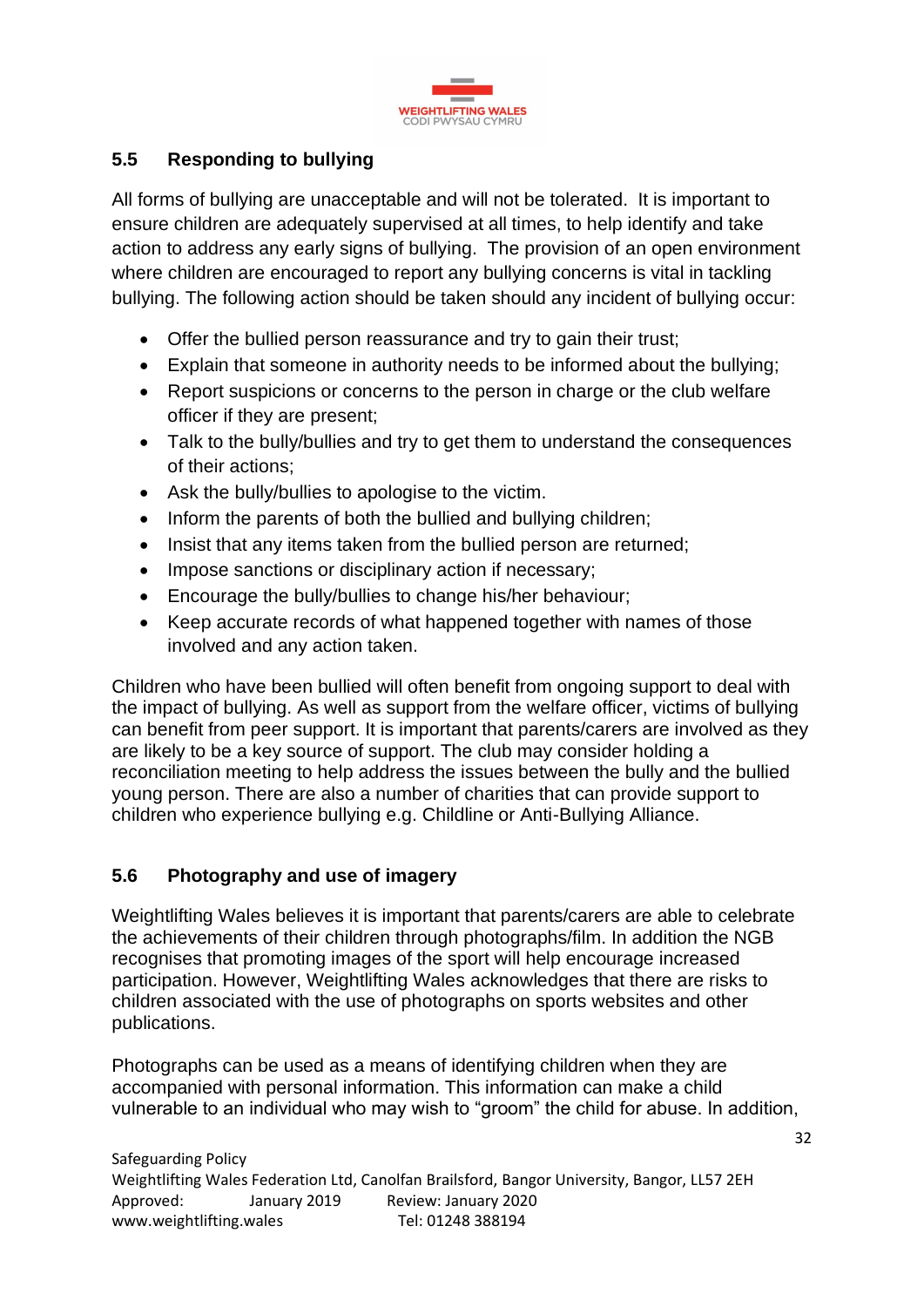

the content of the photo can be used or adapted for inappropriate use. There is evidence of this adapted material finding its way onto sites showing child abuse images.

Weightlifting Wales does not advocate the banning of photography but recognises the importance of putting in place appropriate and proportionate safeguards to ensure a safe sporting environment for children and young people and allow children (and their parents/carers on their behalf) the right to decide whether their photograph is taken, and how the images may be used.

### **Photography at events**

Weightlifting Wales permits spectators and accredited professional photographers to take photographs at Weightlifting events, but requires those organising such events to regulate the taking of photographs and apply, as a minimum, the following safeguards:

- Children and parents/carers should be informed that photography will be permitted at an event and if professional photographers will be present.
- If the media or professional photographers are present at the event, the event organiser is responsible for making sure children and their parents/carers are fully informed why photographs are being taken, where and how they will be published and for obtaining the necessary consents.
- Spectators wishing to take photographs will be required to register with the event organiser the intention to use photographic and video equipment (including mobile phones with cameras) and must acknowledge that the images are for private use and not for publication.
- Professional photographers/filming/video operators wishing to cover an event will need to apply for accreditation by the event organiser at least *(set number of days)* working days before the event, unless otherwise agreed. The accreditation process will require proof of professional identification details, which should be verified with the issuing authority prior to the event.
- Anyone who is registered to take photographs will be issued with a photography pass, which they will be required to display at all times during the event.
- A public announcement will be made, prior to the start of the event, outlining the specific details concerning photographic/filming equipment registration. This will also be published prominently in event programmes. The recommended wording is: **'**In line with the recommendation in the Weightlifting Wales Policy, the organisers of this event request that any person wishing to engage in any video or photography should register their details with staff at the spectator desk before carrying out any such photography. The promoter reserves the right to decline entry to any person unable to meet or abide by the organiser's conditions. If you are concerned about any photography taking place at this event, please contact the promoter or event organiser who will be pleased to discuss this matter with you'.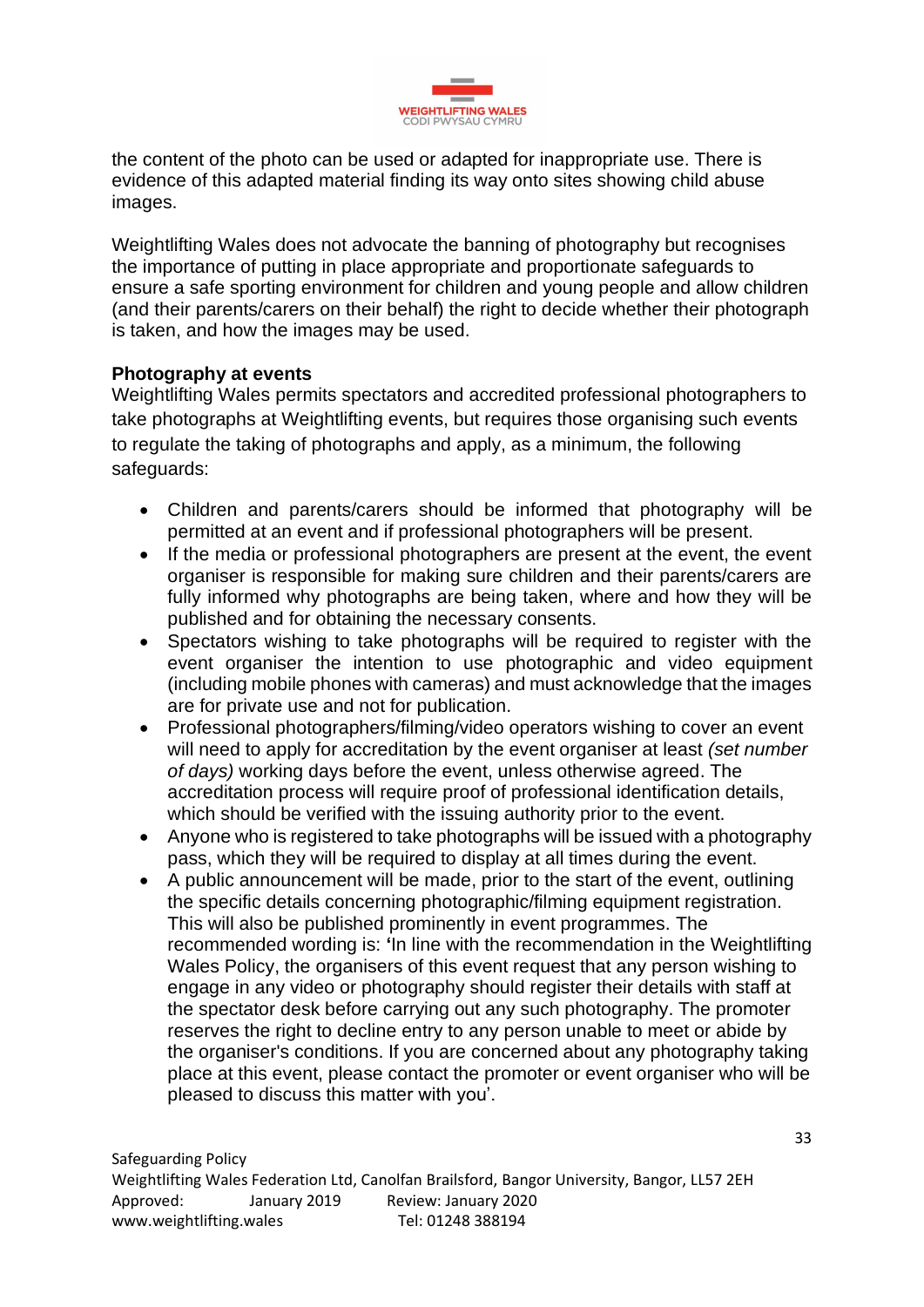

- Anyone registered/accredited to take photographs will be provided with clear guidance on what is considered acceptable in terms of the appropriate imagery and conduct and any areas where photography is forbidden (e.g. changing rooms, toilet areas).
- Unsupervised access to children, one to one photo sessions at events or photo sessions outside the events or at a child's home will not be permitted.
- Any concerns regarding the inappropriate or intrusive use of photographic equipment should be reported to the event organiser or event welfare officer.
- Parents to give consent prior to a competition during the entry process for their child to be photographed and for these photos to potentially be used for the advertisement of upcoming Weightlifting Wales events and promotion of the sport. Parents may also deny or remove consent during the entry process or afterwards by contacting the Safeguarding Officer.

#### **Filming for coaching purposes**

There is no intention to prevent club coaches and teachers from using videoing as a legitimate coaching aid, however, it is important to ensure the welfare of children being filmed. The child and their parent/carer must be made aware of the purpose of the filming as a coaching aid and consent obtained. As the filming is not being conducted for publication, it is acceptable to introduce a blanket consent form as part of the process applied when a child joins the club. It is important that appropriate care is taken to securely store the footage to avoid inappropriate usage.

### **Publication of images**

The following guidance should be applied when seeking to publish images:

- Prior to taking photographs or filming a child, the child (or their parent/carer) should be informed of the purpose and where the images will be published e.g. in print or on a website;
- The child (or their parent/carer) should be asked to provide their written consent for their images to be taken and published;
- Images of children should not be accompanied by identifying personal details. This includes first name and surname, address etc. This reduces the risk of inappropriate, unsolicited attention from people within and outside the sport. If it is important to name a child, their image should not be used.
- Only images of children in appropriate sporting attire should be used to reduce the risk of the image being adapted for inappropriate use.
- Sporting action shots should focus on the activity rather than a particular child and should avoid full face and body shots.
- Website managers should carefully monitor content and ensure any inappropriate images or improper text is removed.

Weightlifting Wales should be informed of any inappropriate use of imagery on websites or any other form of media, which is not in keeping with this guidance. Anyone discovering a child's image that may be illegal should follow Weightlifting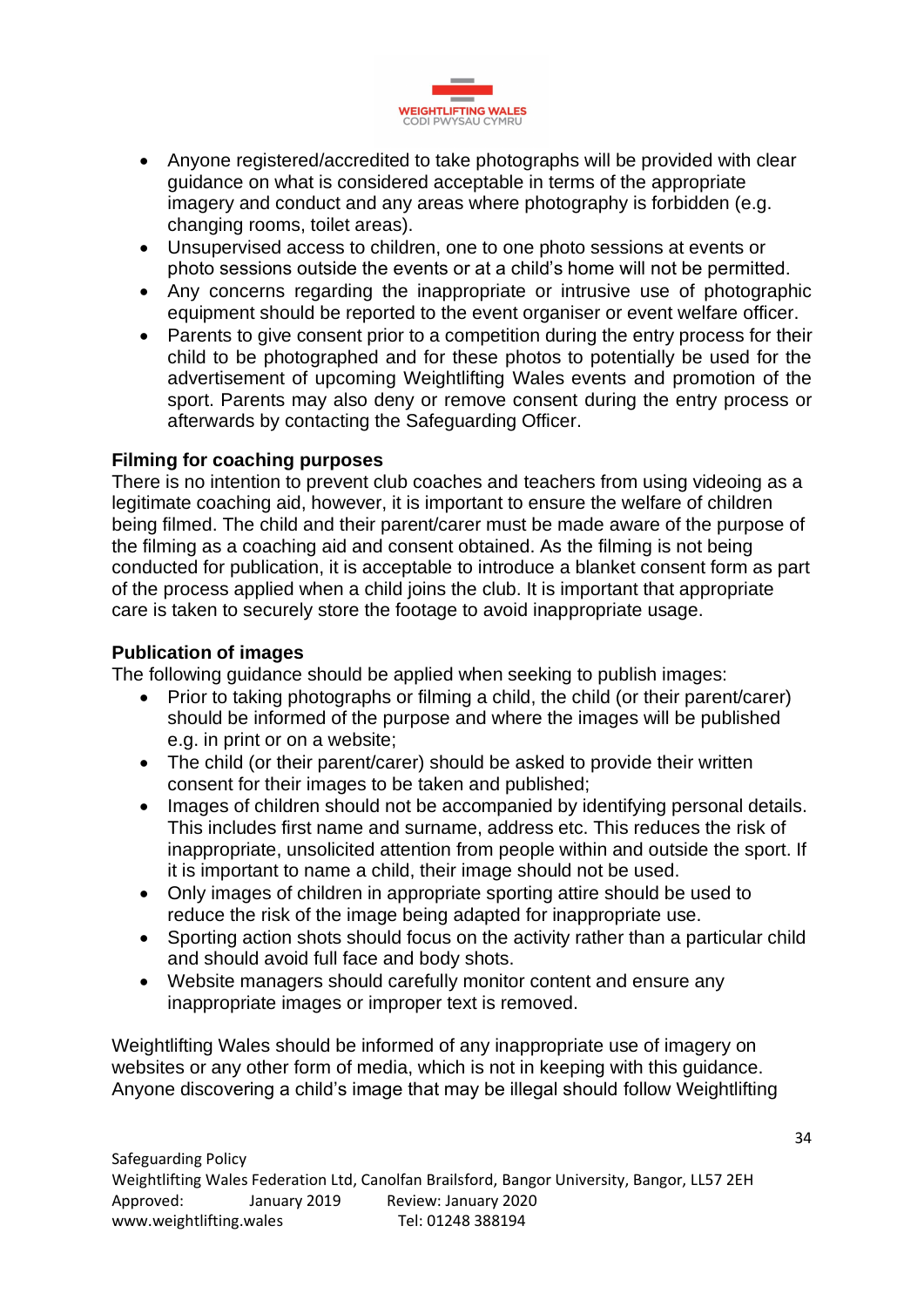

Wales reporting procedures and ensure the Weightlifting Wales Lead Safeguarding Officer and Children's Social Care and/or Police are informed.

# **5.7 Transport**

Although it is always best safeguarding practice to avoid transporting a child alone, Weightlifting Wales recognises that there are some circumstances where it is unavoidable if a child is to participate in the required training and competition. If all alternatives have been exhausted and a coach or official has to transport a child there are a number of safety measures that should be put in place to minimise the risk:

- Individuals providing transport to children on behalf of the NGB or registered club may be required to complete a DBS check and provide evidences of appropriate insurance;
- Ensure the Club Welfare Officer has been made aware of the transport arrangements and is given the opportunity to talk to the child/children in advance to check they are comfortable with the plans. The Club Welfare Officer should ensure that the children understand their rights and feel able to discuss any concerns or incidents;
- Try to avoid having one child alone with the driver, either by having another adult present or by ensuring children are transported in groups with central pick-up and drop-off points. If the later recommendation is not possible, and the transport arrangements are in place on a routine basis, try to alternate which child is dropped off last;
- Provide parents with full details of any planned breaks in the journey and departure and arrival times;
- Sit children in the back of the car;
- Always use seat belts and booster seats, if required. Requirements should be confirmed prior to the trip.
- Ensure the driver has a point of contact and mobile phone should they break down.

It is accepted that circumstances may arise in event of an emergency, e.g. a child sustains an injury and needs to go to hospital, where an unaccompanied adult may need to transport an unaccompanied child. In such situations, the club welfare officer or senior official and, where possible, the child's parents should be informed.

# **5.8 Physical Contact**

The use of physical contact in Weightlifting is important to support the development of skills and techniques, to treat injury or prevent an injury or accident from occurring. Physical contact during participation in weightlifting should always be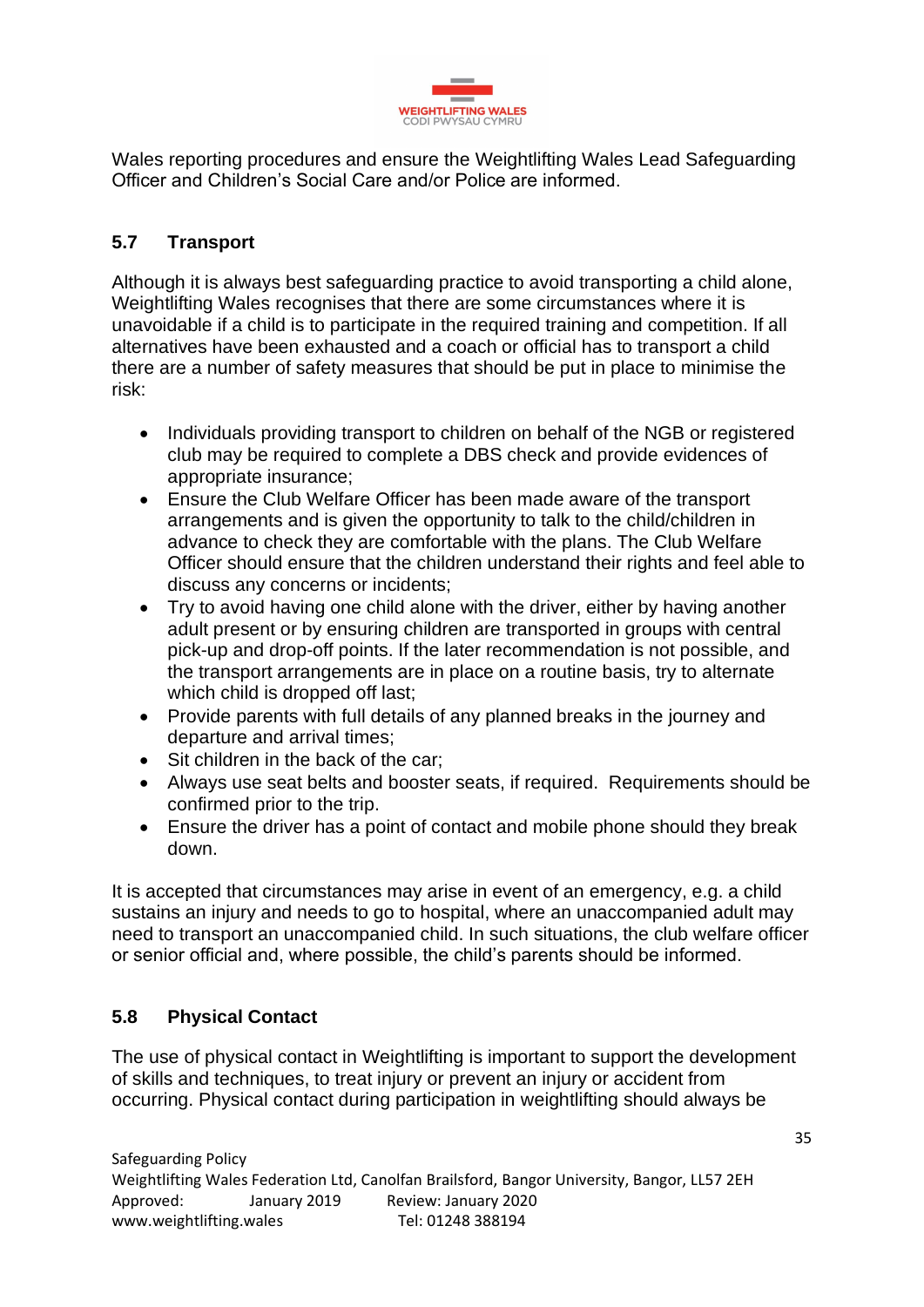

intended to meet the child's needs, NOT the adult's. It is important to be open and transparent about physical contact as it is possible that legitimate contact between an adult and a child may be misconstrued or misunderstood both by the child and observers.

The following guidance should be applied in respect of any physical contact with children:

- Ensure, in situations where physical contact is necessary to assist with learning, the adult explains to the child the nature and reason for the physical contact, and unless the contact arises in an emergency and to prevent harm, ask the child for permission;
- Avoid over handling when assisting a child;
- Ensure any physical contact takes place in an open or public environment and does not take place in secret or out of sight of others;
- Avoid any gratuitous or unnecessary physical contact with children and young people;
- Include guidance on physical contact as part of an induction process or pack for new participants;
- Ensure children with disabilities who need to be lifted or manually supported are treated with dignity and respect. Relevant health and safety guidelines must be followed to ensure the safety of the child and those assisting. It is recommended that those assisting receive appropriate training;
- Ensure that any sport science or medical practices or other roles where physical contact is common place and/or a requirement of the role is only carried out by trained or qualified practitioners;
- Contact should not involve touching genital areas, buttocks, breasts or any other part of the body that might cause a child distress or embarrassment;
- Any form of physical punishment of children is unlawful, as is any form of physical response to misbehaviour unless it is by way of physical intervention to prevent a young person from harming themselves or others or damaging property;
- Encourage children to voice concerns in the event that any physical contact makes them feel uncomfortable or threatened.

.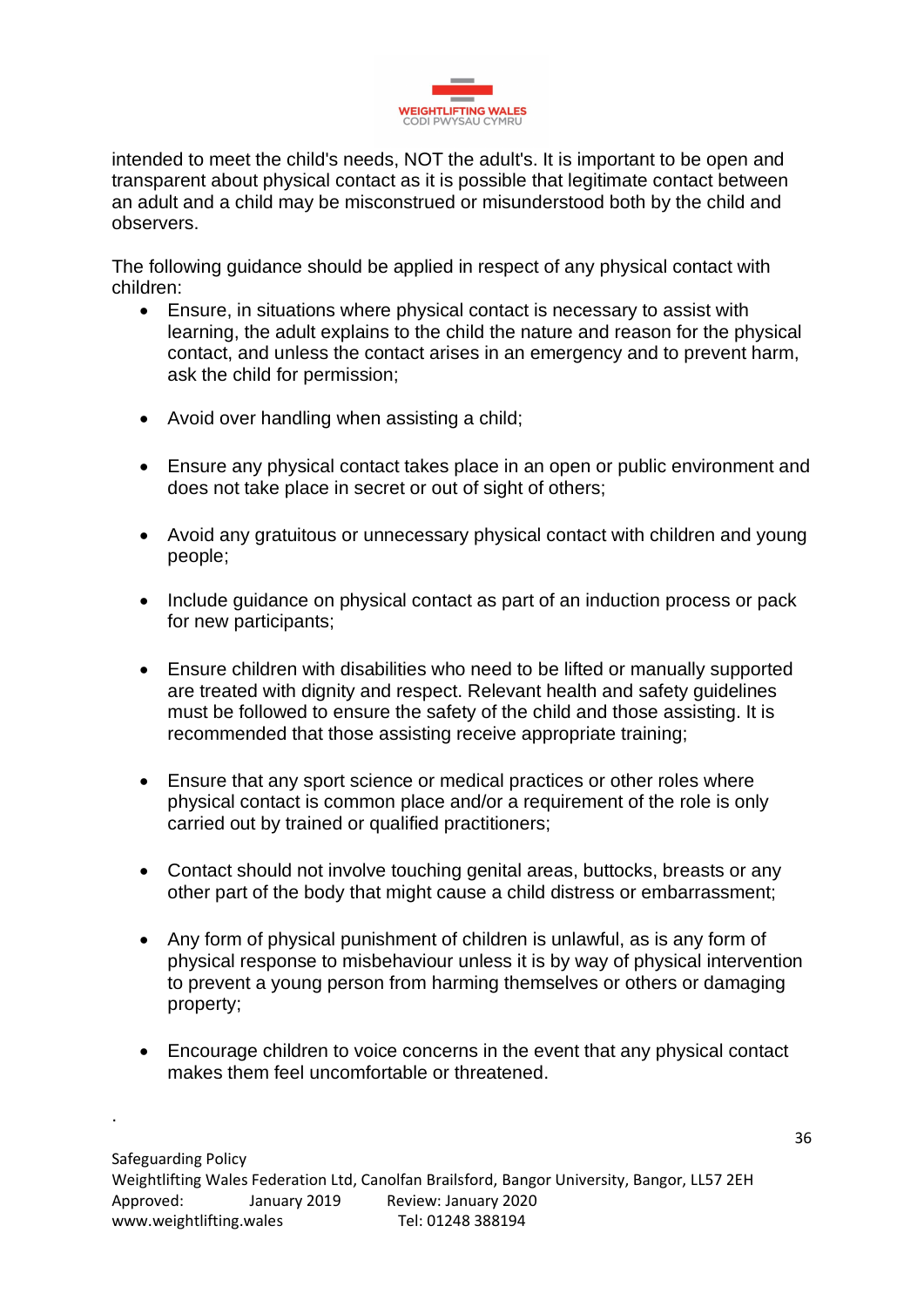

## **5.9 Late collection of children**

Late collection of children by parents/carers can be challenging for sports officials to manage. One way of addressing this issue is to stress the need for parent/carers to ensure they arrive on time at the end of a session. However, it is appreciated that there are some circumstances beyond the control of the parent/carer that may make it impossible to collect their child on time. Whilst it is not the responsibility of coaches and officials to transport children home on behalf of parents/carers who have been delayed, clubs should adopt the following measures to ensure children are safeguarded:

- Ask parents to provide an emergency contact name and number.
- Provide parents/carers with a contact number for the club and an instruction to call if there is any likelihood of late collection.
- Attempt to contact the child's parent/carer or, if necessary, the emergency contact.
- Ensure that two adults remain with the child at the facility until the parents/carer arrives.
- If appropriate, remind parents/carers of the policy relating to late collection.

The child should not be sent home with another person without permission from a parent/carer.

## **6.0 E-Safety**

E-safety is vitally important in a climate where social media (Facebook, Twitter), IT (internet, gaming, and mobile phones (including calls, texting (SMS and MMS) and instant messaging) are commonly used by children, young people and adults at risk as a primary means of communication with their friends, as well as those who they have a more formal relationship with (e.g. coaches, officials, and other officers involved with the provision of sport). Weightlifting Wales therefore recognise that those individuals who are employed or deployed by Weightlifting Wales are in a position of trust and/or responsibility, and as such need to promote e-safety in the following ways:

• appreciate that social media and IT are an essential part of our lives; enabling us to gather and store information, as well as communicate with each other. It can be greatly beneficial, but it can also be actually or potentially harmful if misused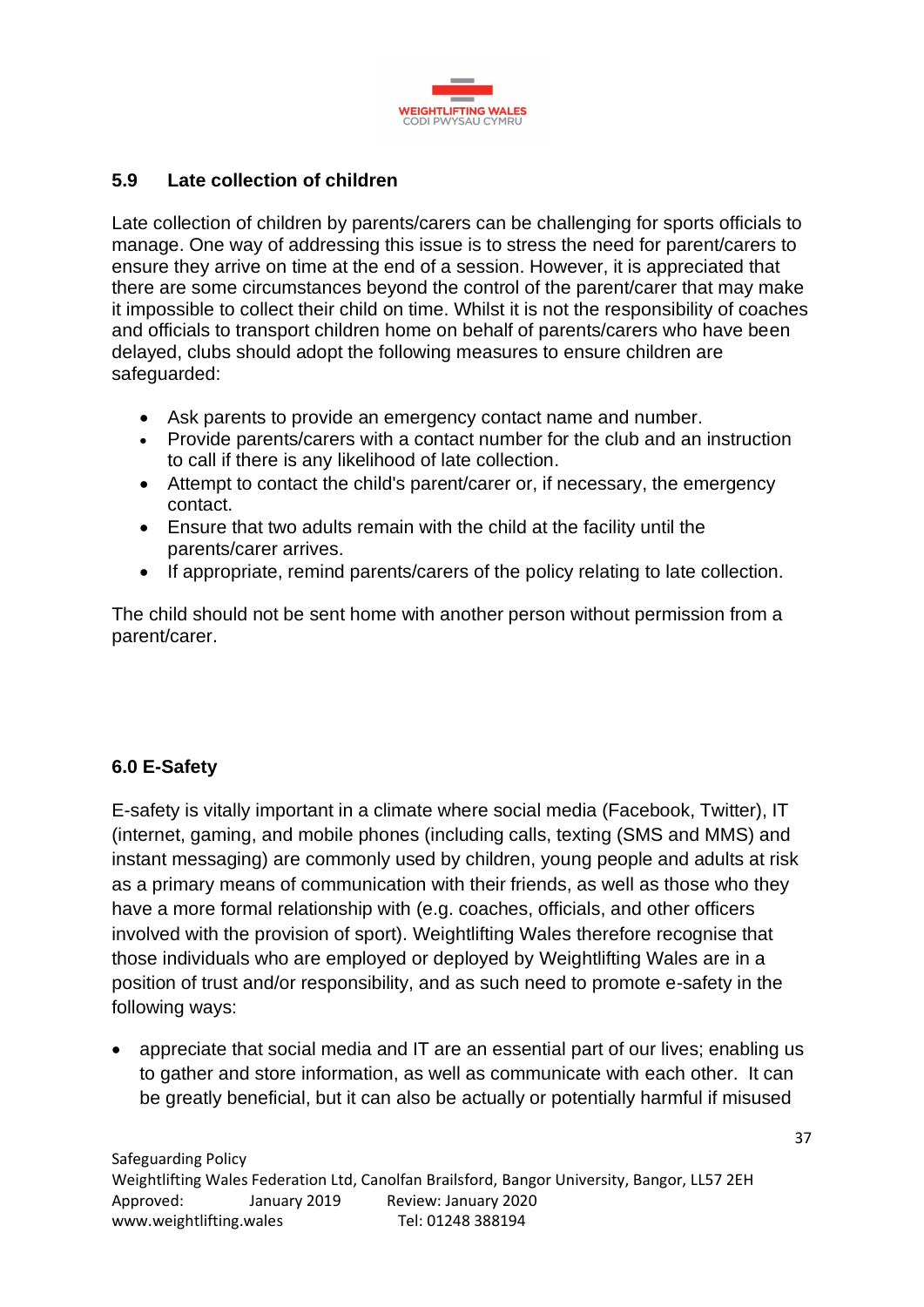

by an adult or young person

- follow processes which ensure that as an organisation we operate in line with our values to keep children, young people and adults at risk safe, and within the law in terms of how we use social media and IT
- work in partnership with the children, young people, parents, carers, to ensure the welfare of children, young people and adults at risk, and help them to be responsible and knowledgeable in their approach to e-safety.

Weightlifting Wales will seek to promote e-safety by:

- identifying a Coaches Code of Conduct which provides clear and specific directions to staff and volunteers regarding appropriate e-communication using of social media and IT
- identifying an Athlete/Young Person Code of Conduct which provides clear and specific directions about appropriate e-communication using social media and IT
- supporting parents/carers to keep children, young people and adults at risk safe online and when using their mobile phone or gaming console
- developing Disciplinary Procedures which deal firmly, fairly and decisively with any misuse of social media or IT, or complaints/allegations relating to breaches of social media or IT agreements